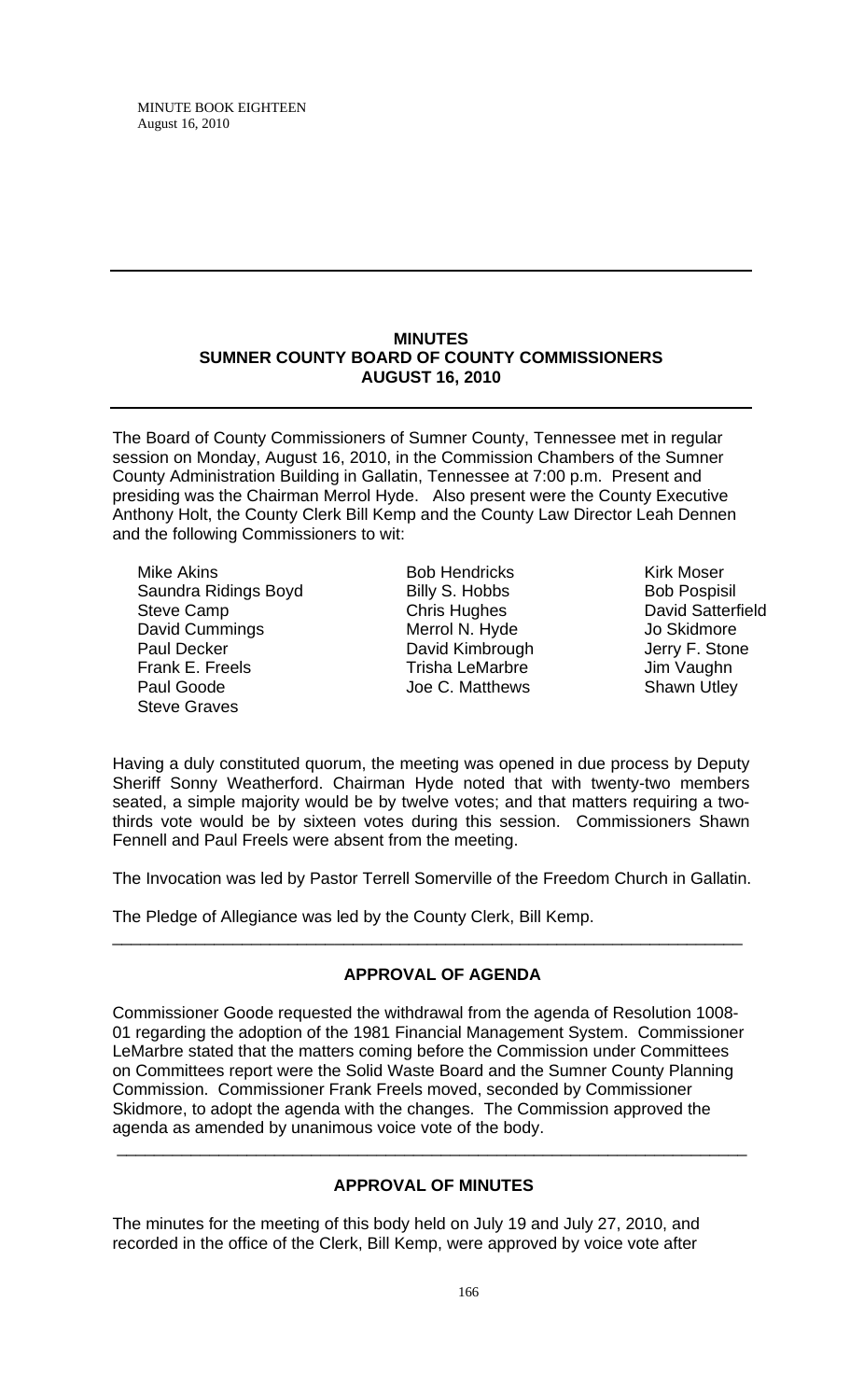Commissioner Skidmore made the motion, seconded by Commissioner Hobbs. Commissioners LeMarbre and Stone abstained from the vote.

## **RECOGNITION OF THE PUBLIC**

 Chairman Hyde opened the floor to allow the public to speak concerning any matter on the agenda.

 Don Long, Chairman of the Board of Education, stated that the BOE would consider a pay increase for its employees if the County Commission voted to approve a raise for County General employees.

With no one else wishing to speak, recognition of the public was closed.

## **REPORT OF THE CHAIR**

\_\_\_\_\_\_\_\_\_\_\_\_\_\_\_\_\_\_\_\_\_\_\_\_\_\_\_\_\_\_\_\_\_\_\_\_\_\_\_\_\_\_\_\_\_\_\_\_\_\_\_\_\_\_\_\_\_\_\_\_\_\_\_\_\_\_\_\_

Chairman Hyde stated that Commission Committee preference forms were provided to the commissioners to submit on or before August 23. He stated that an orientation for new Commission members would be on August 30, 2010 at 6:00 p.m.

\_\_\_\_\_\_\_\_\_\_\_\_\_\_\_\_\_\_\_\_\_\_\_\_\_\_\_\_\_\_\_\_\_\_\_\_\_\_\_\_\_\_\_\_\_\_\_\_\_\_\_\_\_\_\_\_\_\_\_\_\_\_\_\_\_\_\_\_

Chairman Hyde and County Executive Anthony Holt introduced the following resolution:

#### **A RESOLUTION HONORING MR. DAVID LEMARBRE**

**WHEREAS,** Mr. David LeMarbre has been employed with the Parks and Recreation for the city of Hendersonville for 30 years and the Director since 1992; and

**WHEREAS,** when Sumner County was battered by a historic flood in May, 2010, Mr. LeMarbre realized the importance of the economic impact of activities in the city parks and put together a plan to re-open the areas within weeks following the flood; and

**WHEREAS,** when presented with this devastating weather disaster, Mr. LeMarbre, his staff and fifteen hundred volunteers zealously set out to repair and clean up Drakes Creek ball fields, Memorial Park and Veterans Park Hockey rinks and through their outstanding efforts on May 22<sup>nd</sup> the youth of Hendersonville played baseball, and softball and Hendersonville High School played their sectional soccer tournament on their home fields; and

**WHEREAS,** Mr. LeMarbre should be commended and recognized for his diligence and valuable dedication to the service and operations of Hendersonville and Sumner County.

**NOW, THEREFORE, BE IT RESOLVED** by the Sumner County Board of County Commissioners meeting in regular session on this the  $16<sup>th</sup>$  day of August, 2010, that this body expresses its appreciation and gratitude for the many years of service and dedication of Mr. David LeMarbre and this body urges all the citizens of Sumner County to acknowledge the accomplishments and contributions made by Mr. LeMarbre to Sumner County; and

**BE IT FURTHER RESOLVED** that this resolution is to be read and entered on the minutes of this body so as to make it a permanent part of the records of this body and the Clerk is hereby directed to furnish a copy of this resolution to Mr. David LeMarbre.

Upon motion of Commissioner Skidmore, seconded by Commissioner Vaughn, the Commission voted to approve the Certificate of Recognition for Mr. LeMarbre.

**\_\_\_\_\_\_\_\_\_\_\_\_\_\_\_\_\_\_\_\_\_\_\_\_\_\_\_\_\_\_\_\_\_\_\_\_\_\_\_\_\_\_\_\_\_\_\_\_\_\_\_\_\_\_\_\_\_\_\_\_\_\_\_\_**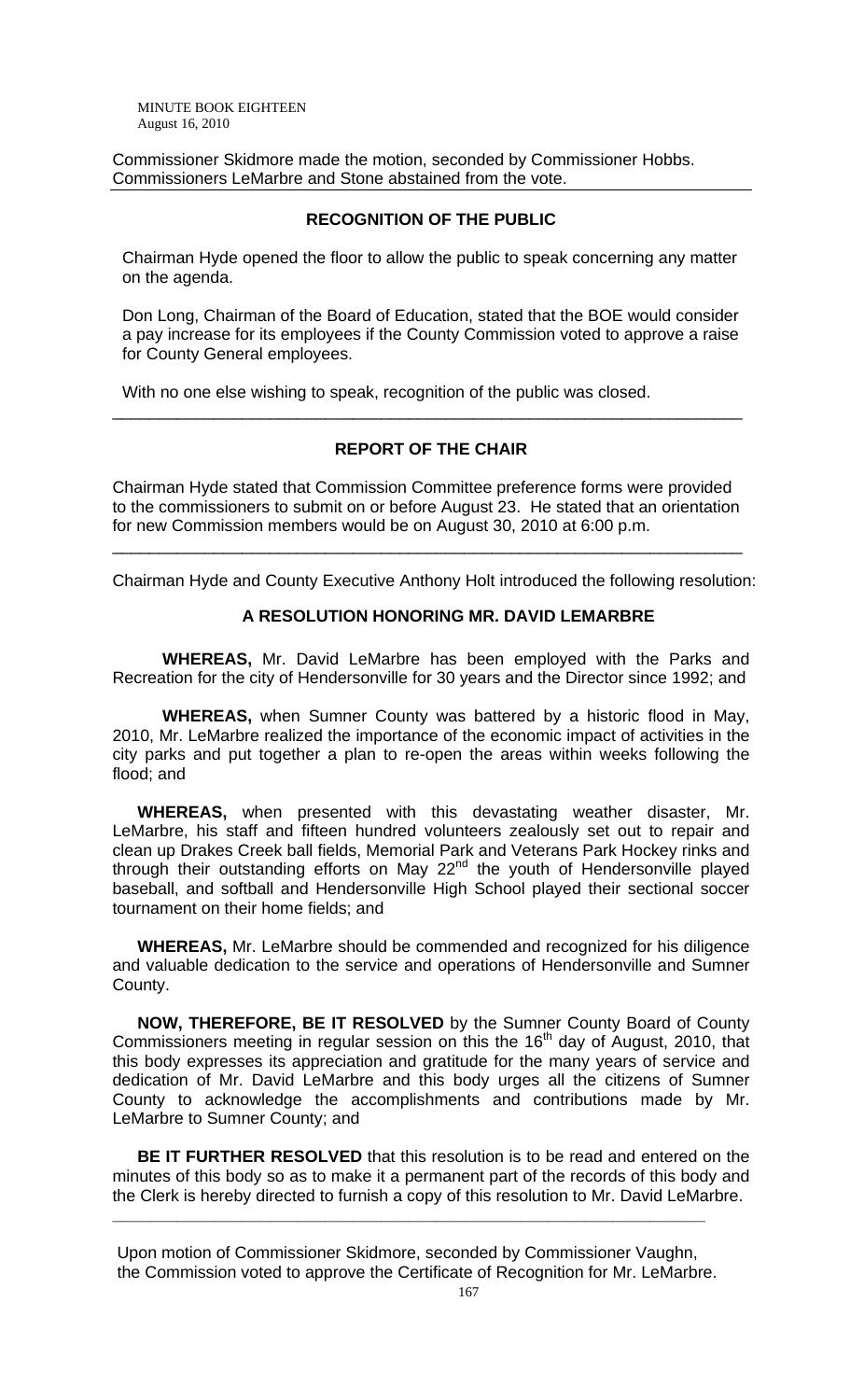Chairman Hyde and County Executive Anthony Holt introduced the following resolution:

\_\_\_\_\_\_\_\_\_\_\_\_\_\_\_\_\_\_\_\_\_\_\_\_\_\_\_\_\_\_\_\_\_\_\_\_\_\_\_\_\_\_\_\_\_\_\_\_\_\_\_\_\_\_\_\_\_\_\_\_\_\_\_\_\_\_\_\_

#### **A RESOLUTION HONORING MR. STEVE "CHICK" CRANDELL**

**WHEREAS,** Mr. Steve "Chick" Crandell has been employed with the Parks and Recreation Department for the city of Hendersonville for 15 years where he serves as the Parks Maintenance Supervisor; and

**WHEREAS,** after Sumner County was battered by a historic flood in May, 2010, Mr. Crandell worked countless hours following the flood to expedite the re-opening of the City Parks; and

**WHEREAS,** when presented with this devastating weather disaster, Mr. Crandell took on the role of meeting with TEMA and FEMA representatives to satisfy the requirements for funding; and

**WHEREAS,** Mr. Crandell not only coordinated work days for the volunteers but contacted contractors needed to put up fencing, lights, and field repair while maintaining the day to day parks routine; and

**WHEREAS,** Mr. Crandell should be commended and recognized for his diligence and valuable dedication to the service and operations in Sumner County.

**NOW, THEREFORE, BE IT RESOLVED** by the Sumner County Board of County Commissioners meeting in regular session on this the  $16<sup>th</sup>$  day of August, 2010, that this body expresses its appreciation and gratitude for the many years of service and dedication of Mr. Crandell and this body urges all the citizens of Sumner County to acknowledge the accomplishments and contributions made by Mr. Crandell to Sumner County; and

**BE IT FURTHER RESOLVED** that this resolution is to be read and entered on the minutes of this body so as to make it a permanent part of the records of this body and the Clerk is hereby directed to furnish a copy of this resolution to Mr. Steve "Chick" Crandell.

Upon motion of Commissioner Matthews, seconded by Commissioner LeMarbre, the Commission voted to approve the Certificate of Recognition for Mr. Crandell.

**\_\_\_\_\_\_\_\_\_\_\_\_\_\_\_\_\_\_\_\_\_\_\_\_\_\_\_\_\_\_\_\_\_\_\_\_\_\_\_\_\_\_\_\_\_\_\_\_\_\_\_\_\_\_\_\_\_\_\_\_\_\_\_\_**

\_\_\_\_\_\_\_\_\_\_\_\_\_\_\_\_\_\_\_\_\_\_\_\_\_\_\_\_\_\_\_\_\_\_\_\_\_\_\_\_\_\_\_\_\_\_\_\_\_\_\_\_\_\_\_\_\_\_\_\_\_\_\_\_

Commissioner Pospisil introduced the following resolution:

## **A RESOLUTION HONORING MR. JAMES MILAM**

 **WHEREAS,** Mr. James Milam, a student at White House Heritage High School, though confined to a wheelchair, has lived life to the fullest and worked diligently to become a model Boy Scout, an Honorary United States Marine and outstanding citizen; and

**WHEREAS,** at the age of nine, James helped over 1,300 Middle Tennessee Scouts honor slain veterans by placing American flags on their graves at the Nashville National Cemetery in Madison on Memorial Day; using his arms, he crawled from one grave to another to honor these heroes; and

**WHEREAS,** Mr. Milam was instrumental in the building of a War Memorial along the greenway in White House, Tennessee; and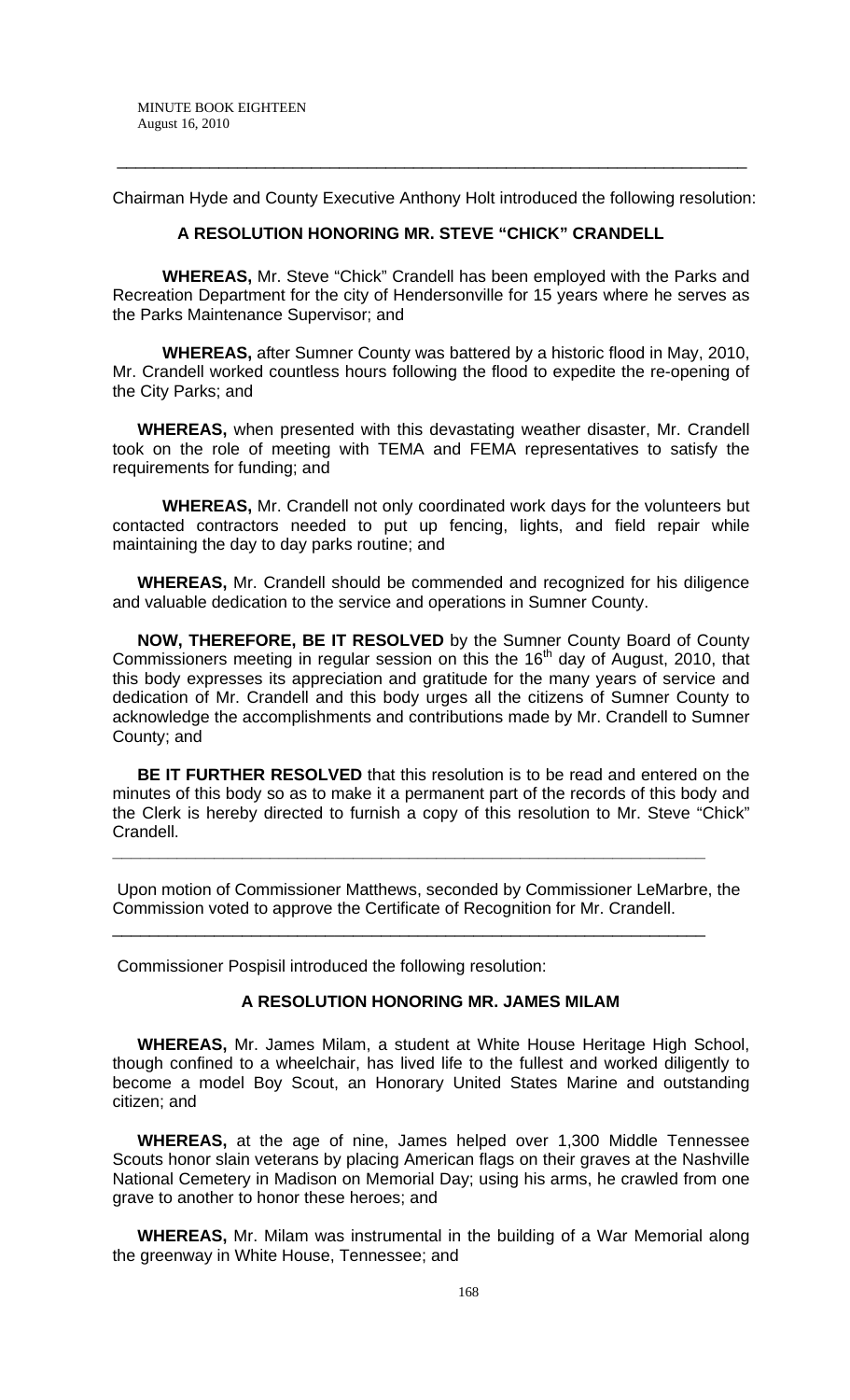**WHEREAS,** it is appropriate that Mr. Milam be recognized for the inspiration he brings to all he meets and to the very significant contribution he has made to Sumner County and its citizens.

**NOW, THEREFORE BE IT RESOLVED** by the Sumner County Board of County Commissioners meeting in regular session on this the  $16<sup>th</sup>$  day of August, 2010, that this body expresses its appreciation and gratitude for the service and dedication of Mr. James Milam and this body urges all the citizens of Sumner County to acknowledge the accomplishments and contributions made by Mr. Milam to Sumner County; and

**BE IT FURTHER RESOLVED** that this resolution is to be spread on the minutes of this body and the Clerk is to provide a copy of this resolution to Mr. James Milam.

Upon motion of Commissioner Pospisil, seconded by Commissioner Hobbs, the Commission voted to approve the Certificate of Recognition for Mr. Milam.

\_\_\_\_\_\_\_\_\_\_\_\_\_\_\_\_\_\_\_\_\_\_\_\_\_\_\_\_\_\_\_\_\_\_\_\_\_\_\_\_\_\_\_\_\_\_\_\_\_\_\_\_\_\_\_\_\_\_\_\_\_\_\_\_

**\_\_\_\_\_\_\_\_\_\_\_\_\_\_\_\_\_\_\_\_\_\_\_\_\_\_\_\_\_\_\_\_\_\_\_\_\_\_\_\_\_\_\_\_\_\_\_\_\_\_\_\_\_\_\_\_\_\_\_\_\_\_\_\_**

Commissioner Goode introduced the following resolution:

## **A RESOLUTION HONORING MRS. STEPHANIE LYNCH**

 **WHEREAS,** Mrs. Stephanie Lynch recently won the title of Mrs. Tennessee 2010 and was named second runner up in the Mrs. United States pageant; and

**WHEREAS,** Stephanie Lynch, who has participated in pageants since she was five months old, has always enjoyed pageant competition and the many rewards it offered her; and

**WHEREAS,** Stephanie Lynch has made numerous friends across the country due to her pageants and was the personal fitness trainer for Miss Tennessee USA; and

**WHEREAS,** Mrs. Stephanie Lynch, not only competes in pageants, but is a wife, mother and a first-grade teacher at Merrol Hyde Magnet School.

**NOW, THEREFORE BE IT RESOLVED** by the Sumner County Board of County Commissioners meeting in regular session on this the  $16<sup>th</sup>$  day of August, 2010, that this body hereby congratulates and commends Mrs. Stephanie Lynch for her many outstanding accomplishments and for her victory as Mrs. Tennessee 2010; and

**BE IT FURTHER RESOLVED** that this resolution is to be spread on the minutes of this body and the Clerk is to provide a copy of this resolution to Mrs. Stephanie Lynch.

Upon motion of Commissioner Goode, seconded by Commissioner LeMarbre, the Commission voted to approve the Certificate of Recognition for Mrs. Lynch.

\_\_\_\_\_\_\_\_\_\_\_\_\_\_\_\_\_\_\_\_\_\_\_\_\_\_\_\_\_\_\_\_\_\_\_\_\_\_\_\_\_\_\_\_\_\_\_\_\_\_\_\_\_\_\_\_\_\_\_\_\_\_\_\_

**\_\_\_\_\_\_\_\_\_\_\_\_\_\_\_\_\_\_\_\_\_\_\_\_\_\_\_\_\_\_\_\_\_\_\_\_\_\_\_\_\_\_\_\_\_\_\_\_\_\_\_\_\_\_\_\_\_\_\_\_\_\_\_\_**

Chairman Hyde introduced the following resolutions:

#### **A RESOLUTION HONORING MRS. SAUNDRA BOYD**

 **WHEREAS,** Mrs. Saundra Ridings Boyd served as County Commissioner for the Fifth District of Sumner County for four years and has been active in numerous committees and organizations within the county, and through her diligent service and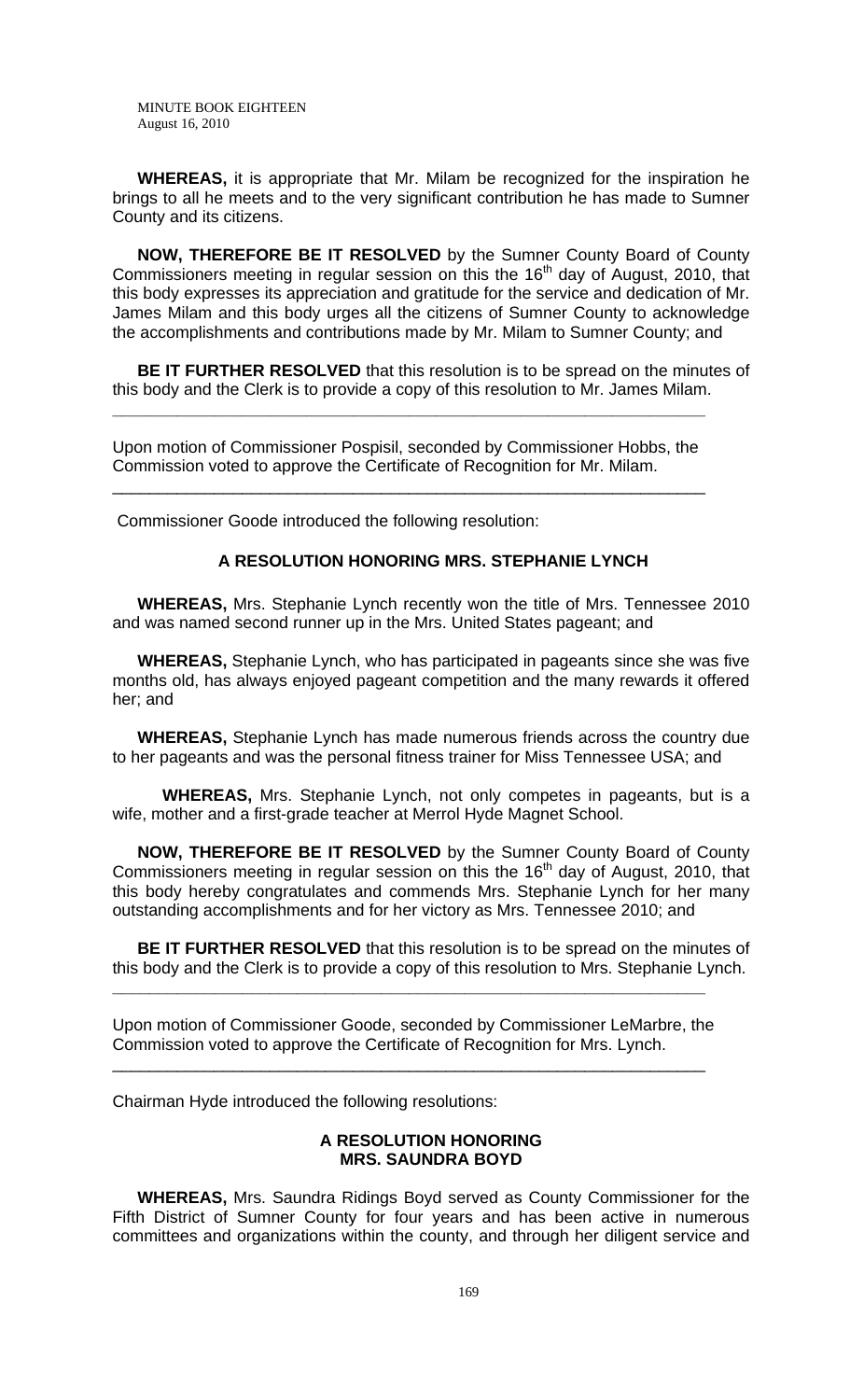dedication, made a positive contribution to the lives of countless citizens of Sumner County; and

**WHEREAS,** during the present term of the Commission, Mrs. Boyd helped to develop the Sumner County Growth Plan, Championed County Employee Benefits and helped develop and implement the county Ethics Plan; and

**WHEREAS,** Mrs. Saundra Boyd has served on numerous committees in county government including the General Operations Committee, Emergency Services Committee, the Agricultural Extension Services Committee, the Planning Commission, the Ethics Committee, and the Tourism Board.

**NOW, THEREFORE, BE IT RESOLVED** by the Sumner County Board of County Commissioners meeting in regular session on this the  $16<sup>th</sup>$  day of August, 2010, that this body does hereby express its appreciation and gratitude for the many years of service and dedication of Mrs. Saundra Ridings Boyd and this body urges all the citizens of Sumner County to acknowledge the accomplishments and contributions made by Mrs. Boyd to Sumner County; and

**BE IT FURTHER RESOLVED** that this resolution shall be spread on the minutes of this body and the Clerk is to furnish a copy of this resolution to Mrs. Saundra Ridings Boyd.

**\_\_\_\_\_\_\_\_\_\_\_\_\_\_\_\_\_\_\_\_\_\_\_\_\_\_\_\_\_\_\_\_\_\_\_\_\_\_\_\_\_\_\_\_\_\_\_\_\_\_\_\_\_\_\_\_\_\_\_\_\_\_\_\_**

## **A RESOLUTION HONORING MR. STEVE CAMP**

 **WHEREAS,** Mr. Steve Camp bravely accepted the nominations to serve a short term as the County Commissioner for the fifth District of Sumner County and though only here a limited time period, he zealously jumped into county efforts and worked hard to aid the citizens of his district as well as the entire county; and

**WHEREAS,** Mr. Steve Camp has served on numerous committees in county government including the Public Works Committee, Education Committee, and Beer Board; and

**WHEREAS**, Mr. Camp should be commended for his diligent energy to step in and aid his county.

**NOW, THEREFORE, BE IT RESOLVED** by the Sumner County Board of County Commissioners meeting in regular session on this the  $16<sup>th</sup>$  day of August, 2010, that this body does hereby express its appreciation and gratitude for the service and dedication of Mr. Steve Camp and this body urges all the citizens of Sumner County to acknowledge the efforts and contributions made by Mr. Steve Camp to Sumner County; and

**BE IT FURTHER RESOLVED** that this resolution shall be spread on the minutes of this body and the Clerk is to furnish a copy of this resolution to Mr. Steve Camp.

**\_\_\_\_\_\_\_\_\_\_\_\_\_\_\_\_\_\_\_\_\_\_\_\_\_\_\_\_\_\_\_\_\_\_\_\_\_\_\_\_\_\_\_\_\_\_\_\_\_\_\_\_\_\_\_\_\_\_\_\_\_\_\_\_**

## **A RESOLUTION HONORING MR. DAVID CUMMINGS**

 **WHEREAS,** Mr. David Cummings has served as County Commissioner for the Second District of Sumner County for eight years and has been active in numerous committees and organizations within the county, and through his diligent service and dedication, has made a positive contribution to the lives of countless citizens of Sumner County during his tenure; and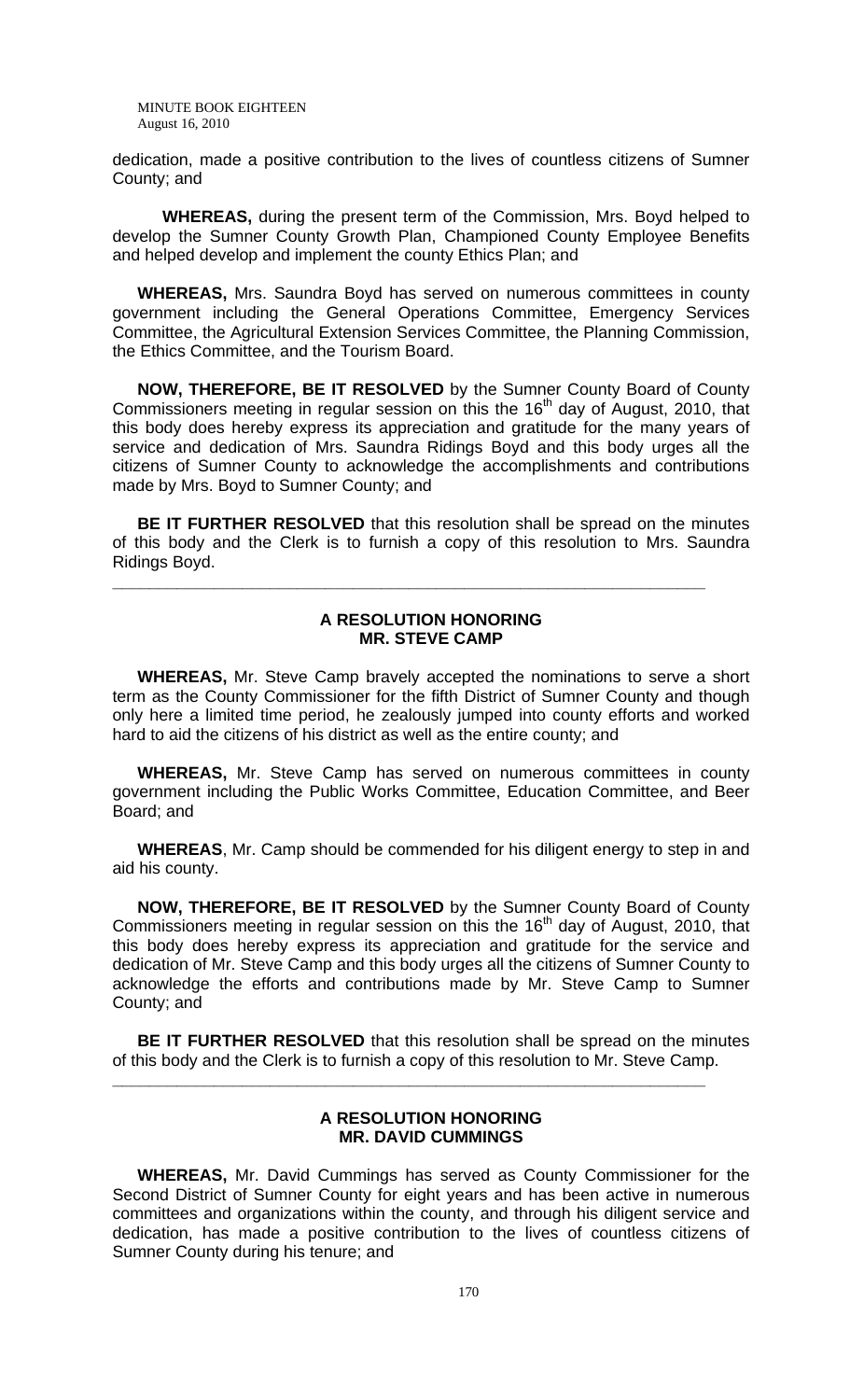**WHEREAS,** Mr. Cummings, during his two terms, served as a zealous advocate for frugal spending yet always strived to do what was best for our county; and

**WHEREAS,** Mr. David Cummings has served on numerous committees in county government including the General Operations Committee, Highway Commission, Resource Authority, and West Fork Creek Reservoir/Dam Authority as well as working countless hours to evaluate budget issues.

**NOW, THEREFORE, BE IT RESOLVED** by the Sumner County Board of County Commissioners meeting in regular session on this the  $16<sup>th</sup>$  day of August, 2010, that this body does hereby express its appreciation and gratitude for the many years of service and dedication of Mr. David Cummings and this body urges all the citizens of Sumner County to acknowledge the accomplishments and contributions made by Mr. David Cummings to Sumner County; and

**BE IT FURTHER RESOLVED** that this resolution shall be spread on the minutes of this body and the Clerk is to furnish a copy of this resolution to Mr. David Cummings.

**\_\_\_\_\_\_\_\_\_\_\_\_\_\_\_\_\_\_\_\_\_\_\_\_\_\_\_\_\_\_\_\_\_\_\_\_\_\_\_\_\_\_\_\_\_\_\_\_\_\_\_\_\_\_\_\_\_\_\_\_\_\_\_\_**

## **A RESOLUTION HONORING MR. JAMES ENGLAND**

 **WHEREAS,** Mr. James England served as County Commissioner for the fifth District of Sumner County, has been active in numerous committees and organizations within the county, and through his diligent service and dedication, has made a positive contribution to the lives of countless citizens of Sumner County during his tenure; and

**WHEREAS,** Mr. England served our county as the county clerk for twenty-four years, held countless positions at the state level and diligently worked to better Sumner County through his endless dedication to its citizens; and

**WHEREAS,** Mr. England served on numerous committees in county government including the Beer Board, the Law Enforcement Sub-Committee, the Education Committee, General Operations, the Delinquent Tax Committee, and Public Records Commission.

**NOW, THEREFORE, BE IT RESOLVED** by the Sumner County Board of County Commissioners meeting in regular session on this the  $16<sup>th</sup>$  day of August, 2010, that this body does hereby express its appreciation and gratitude for the many years of service and dedication of Mr. James England and this body urges all the citizens of Sumner County to acknowledge the accomplishments and contributions made by Mr. England to Sumner County; and

**BE IT FURTHER RESOLVED** that this resolution shall be spread on the minutes of this body and the Clerk is to furnish a copy of this resolution to Mr. James England.

**\_\_\_\_\_\_\_\_\_\_\_\_\_\_\_\_\_\_\_\_\_\_\_\_\_\_\_\_\_\_\_\_\_\_\_\_\_\_\_\_\_\_\_\_\_\_\_\_\_\_\_\_\_\_\_\_\_\_\_\_\_\_\_\_**

## **A RESOLUTION HONORING MR. SHAWN FENNELL**

 **WHEREAS,** Mr. Shawn Fennell has served as County Commissioner for the First District of Sumner County for four years and has been active in numerous committees and organizations within the county, and through his diligent service and dedication, has made a positive contribution to the lives of countless citizens of Sumner County during his tenure; and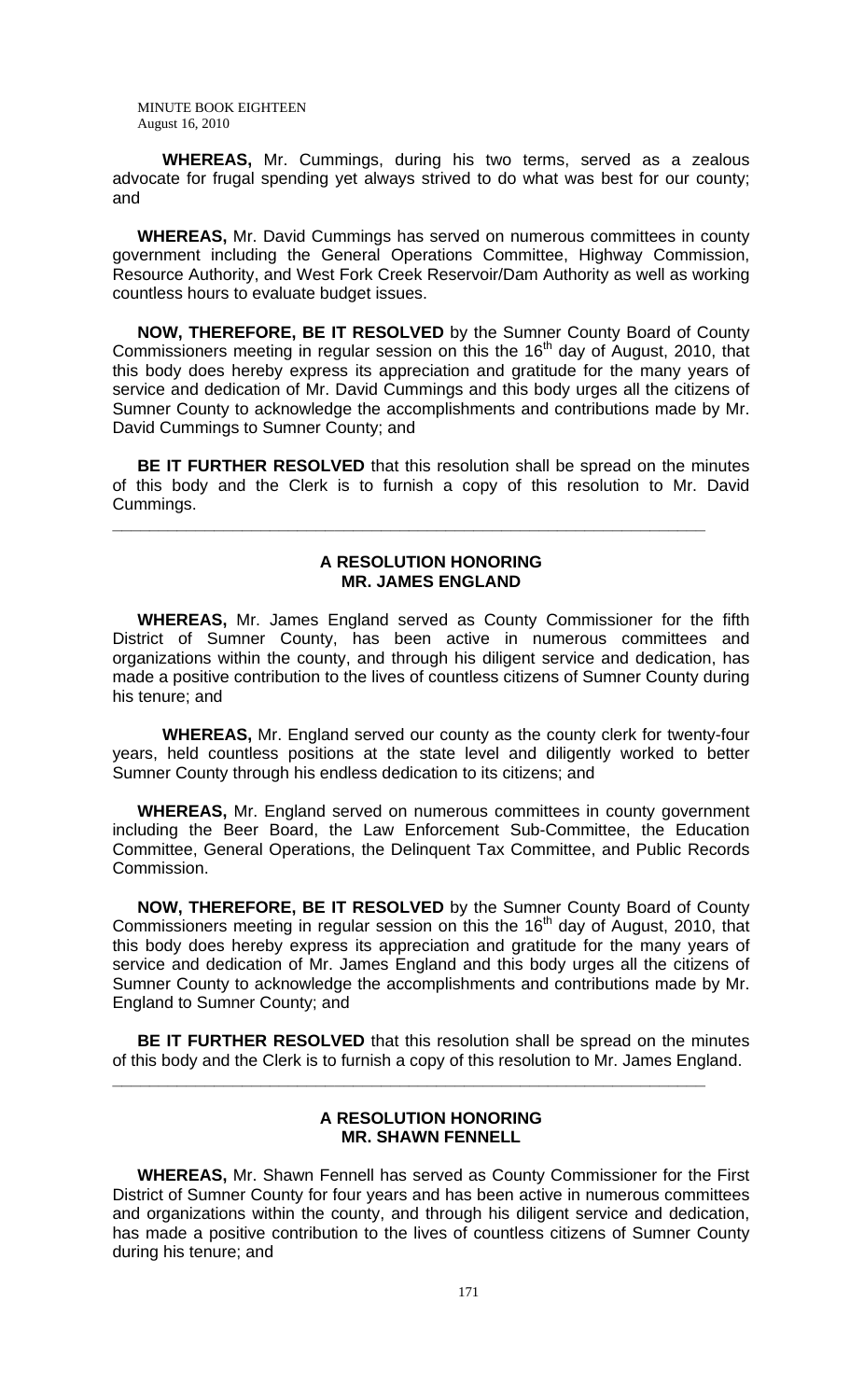**WHEREAS,** during the present term of the Commission, Mr. Fennell fought for and brought waterlines to the northern part of our county; helped complete the Comprehensive Growth Plan, succeeded in obtaining new school construction as well as major highway and road improvements for our county; and

**WHEREAS,** Mr. Fennell has served on numerous committees in county government including the Planning Commission, Law Enforcement Sub-Committee, Committee on Committees, Emergency Services, Highway Commission, General Session Ad Hoc Committee, and Agricultural Extension Service Committee.

**NOW, THEREFORE, BE IT RESOLVED** by the Sumner County Board of County Commissioners meeting in regular session on this the  $16<sup>th</sup>$  day of August, 2010, that this body does hereby express its appreciation and gratitude for the many years of service and dedication of Mr. Shawn Fennell and this body urges all the citizens of Sumner County to acknowledge the accomplishments and contributions made by Mr. Fennell to Sumner County; and

**BE IT FURTHER RESOLVED** that this resolution shall be spread on the minutes of this body and the Clerk is to furnish a copy of this resolution to Mr. Shawn Fennell.

**\_\_\_\_\_\_\_\_\_\_\_\_\_\_\_\_\_\_\_\_\_\_\_\_\_\_\_\_\_\_\_\_\_\_\_\_\_\_\_\_\_\_\_\_\_\_\_\_\_\_\_\_\_\_\_\_\_\_\_\_\_\_\_\_**

# **A RESOLUTION HONORING MR. BOB HENDRICKS**

 **WHEREAS,** Mr. Bob Hendricks has served as County Commissioner for the sixth District of Sumner County for four years and has been active in numerous committees and organizations within the county, and through his diligent service and dedication, has made a positive contribution to the lives of countless citizens of Sumner County during his tenure; and

**WHEREAS,** during the present term of the Commission, several major accomplishments were completed including the Sumner County Growth Plan, numerous school projects and renovations as well as overall economic plans for our county; and

**WHEREAS,** Mr. Bob Hendricks has served on numerous committees in county government including the Beer Board, Planning Commission and as a former school board member worked to act as a liaison with the school system.

**NOW, THEREFORE, BE IT RESOLVED** by the Sumner County Board of County Commissioners meeting in regular session on this the  $16<sup>th</sup>$  day of August, 2010, that this body does hereby express its appreciation and gratitude for the many years of service and dedication of Mr. Bob Hendricks and this body urges all the citizens of Sumner County to acknowledge the accomplishments and contributions made by Mr. Hendricks to Sumner County; and

**BE IT FURTHER RESOLVED** that this resolution shall be spread on the minutes of this body and the Clerk is to furnish a copy of this resolution to Mr. Bob Hendricks.

**\_\_\_\_\_\_\_\_\_\_\_\_\_\_\_\_\_\_\_\_\_\_\_\_\_\_\_\_\_\_\_\_\_\_\_\_\_\_\_\_\_\_\_\_\_\_\_\_\_\_\_\_\_\_\_\_\_\_\_\_\_\_\_\_**

# **A RESOLUTION HONORING DR. BILLY HOBBS**

 **WHEREAS,** Dr. Billy Hobbs has served as County Commissioner for the twelfth District of Sumner County for four years, plus an additional decade and has been active in numerous committees, jobs, offices and organizations within the county for over fifty years, and through his diligent service and dedication, has made a positive contribution to the lives of countless citizens of Sumner County during his tenure; and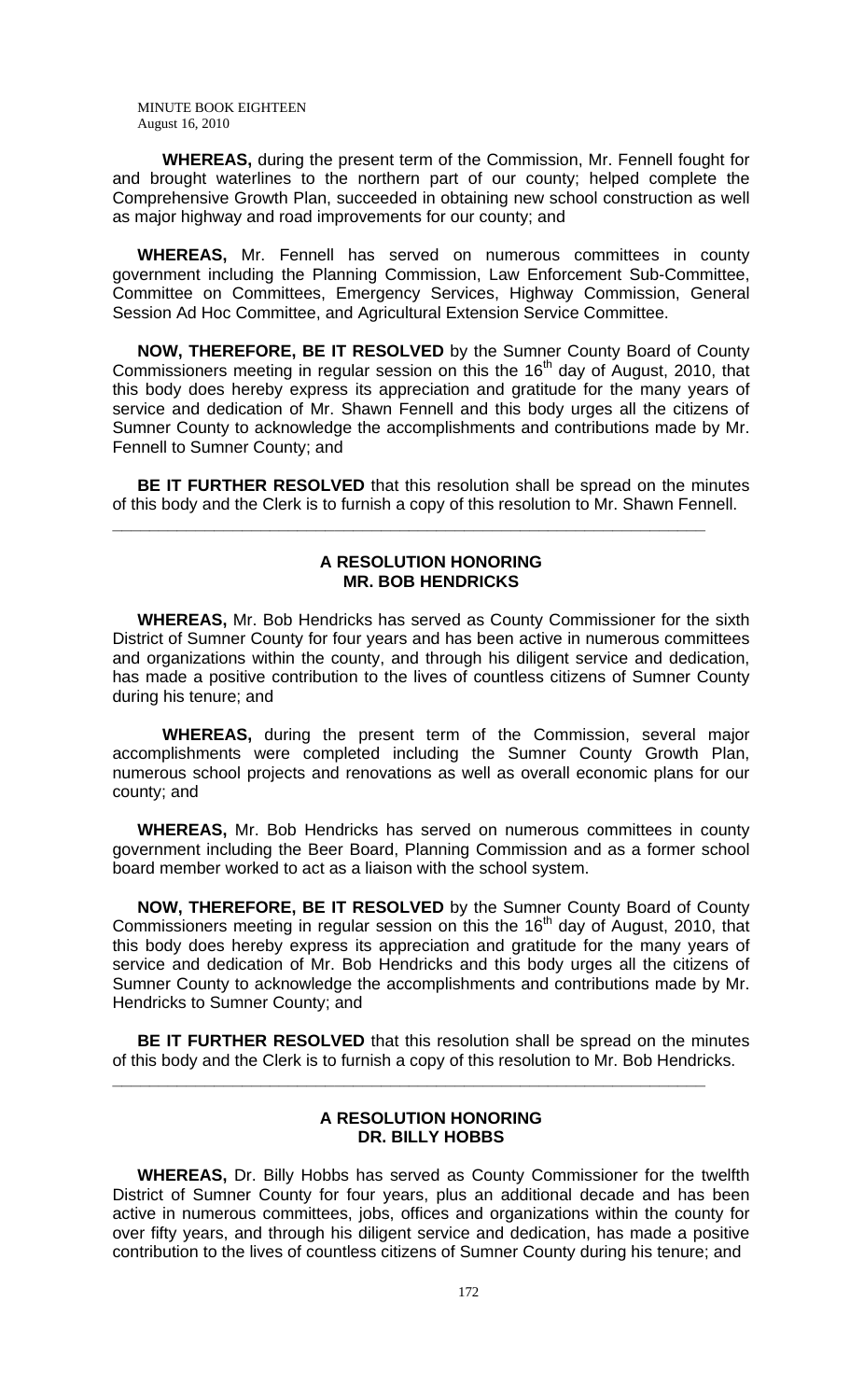**WHEREAS,** during this past term of the Commission, Dr. Hobbs has championed stabilizing insurance coverage, studying financial systems and serving as a learned leader to the county; and

**WHEREAS,** Dr. Hobbs has served on numerous committees in county government including the Budget Committee, the Financial Management Study Committee, the Employee Benefits Committee and has helped to address numerous school and education issues.

**NOW, THEREFORE, BE IT RESOLVED** by the Sumner County Board of County Commissioners meeting in regular session on this the  $16<sup>th</sup>$  day of August, 2010, that this body does hereby express its appreciation and gratitude for the many years of service and dedication of Dr. Billy Hobbs and this body urges all the citizens of Sumner County to acknowledge the accomplishments and contributions made by Dr. Hobbs to Sumner County; and

**BE IT FURTHER RESOLVED** that this resolution shall be spread on the minutes of this body and the Clerk is to furnish a copy of this resolution to Dr. Billy Hobbs.

Upon motion of Commissioner Frank Freels, seconded by Commissioner Goode, the Commission approved the resolutions honoring the outgoing commissioners.

\_\_\_\_\_\_\_\_\_\_\_\_\_\_\_\_\_\_\_\_\_\_\_\_\_\_\_\_\_\_\_\_\_\_\_\_\_\_\_\_\_\_\_\_\_\_\_\_\_\_\_\_\_\_\_\_\_\_\_\_\_\_\_\_\_\_

\_\_\_\_\_\_\_\_\_\_\_\_\_\_\_\_\_\_\_\_\_\_\_\_\_\_\_\_\_\_\_\_\_\_\_\_\_\_\_\_\_\_\_\_\_\_\_\_\_\_\_\_\_\_\_\_\_\_\_\_\_\_\_\_\_\_

**\_\_\_\_\_\_\_\_\_\_\_\_\_\_\_\_\_\_\_\_\_\_\_\_\_\_\_\_\_\_\_\_\_\_\_\_\_\_\_\_\_\_\_\_\_\_\_\_\_\_\_\_\_\_\_\_\_\_\_\_\_\_\_\_\_\_**

County Executive Anthony Holt thanked all the County employees and commissioners for their hard work.

#### **REPORT FROM COUNTY OFFICIALS**

 By motion of Commissioner Graves seconded by Commissioner Akins, the commissioners approved unanimously the filing as received of the following reports: County Investments, County General Fund, County Debt Service Fund, County Highway Fund, County Capital Outlay Fund, School General Purpose Fund, School Federal Projects Fund, School Food Service Fund, Employee Health Insurance Trust Fund, Employee Dental Insurance Trust Fund, Casualty Insurance Trust Fund, County Trustee Funds, Special Reports: County Dental Insurance Claim Payments, County Health Insurance Claim Payments, County Property Tax Collections, County EMS Billing/Collections/Balances, County Sales Tax Collections, County Wheel Tax Collections, County Tax Rates/Property Values and County School Loan Program Rates. Approval of the filing of these records does not certify to the accuracy of the documents.

Chairman Hyde introduced the following resolution:

#### **1008-NOT A RESOLUTION TO APPROVE AND ACCEPT APPLICATIONS FOR NOTARY PUBLIC POSITIONS AND PERSONAL SURETY GUARANTORS**

 **WHEREAS,** according to the law of the State of Tennessee, an individual must apply for the office of notary public in the county of residence, or of their principal place of business; and

 **WHEREAS**, state statute requires personal sureties making bonds for Notaries publics to be approved by the Sumner County Commission; and

 **WHEREAS,** said applicant must be approved by the County Commission assembled; and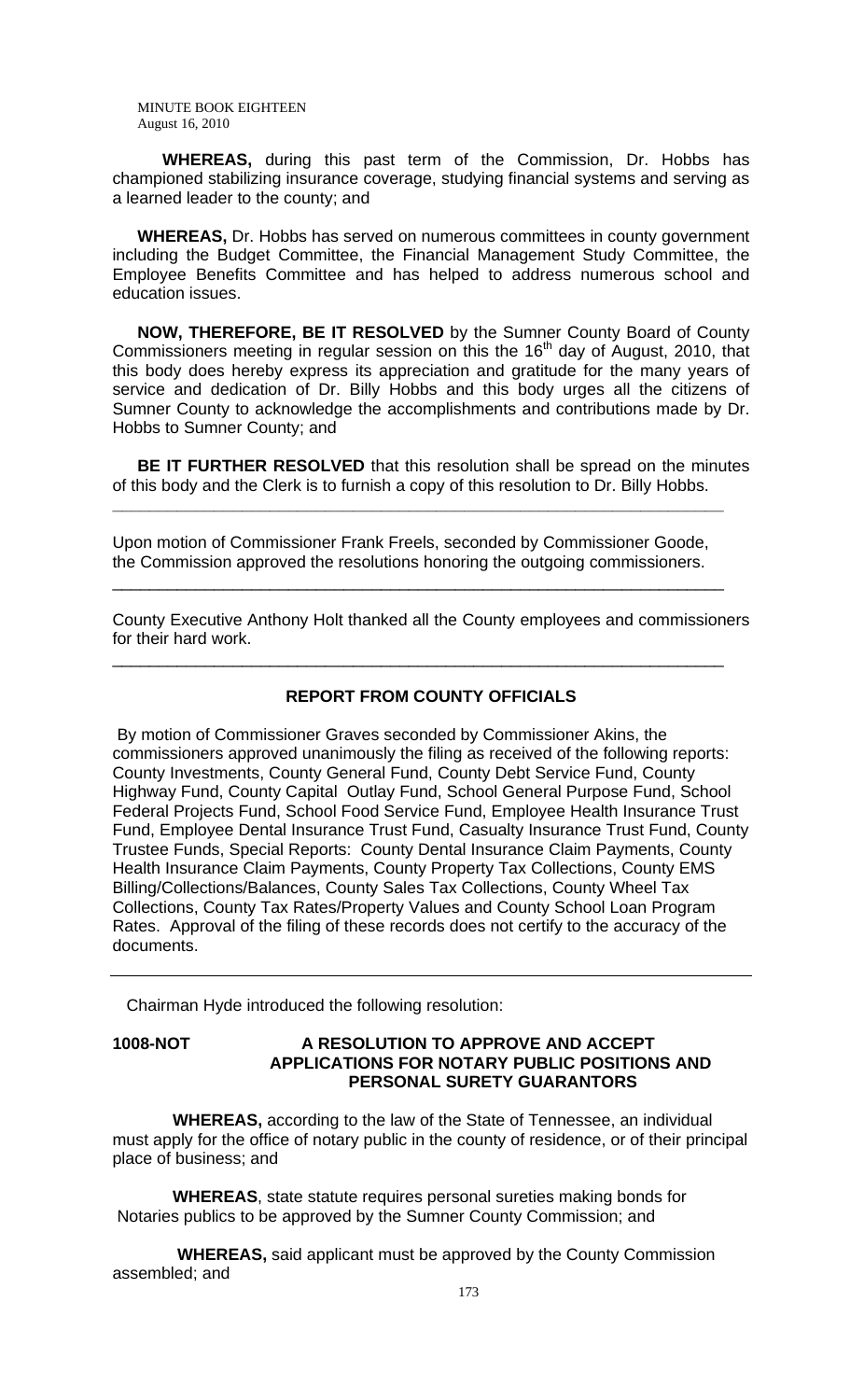**WHEREAS,** Bill Kemp, Sumner County Clerk, has certified according to the records of his office that the persons named on the attached listing labeled "SUMNER COUNTY NOTARY PUBLIC APPLICATIONS and SURETY GUARANTORS" have duly applied for the positions so sought; and

## **BE IT FURTHER RESOLVED THAT THIS TAKE EFFECT FROM AND AFTER PASSAGE.**

Upon motion of Commissioner Akins, seconded by Commissioner Graves, voting was recorded in the following manner:

 **–––––––––––––––––––––––––––––––––––––––––––––––––––––––––**

The electronic vote was recorded in the following manner:

| <b>Akins</b>     |         | Cummings     |       | Utley        | Y        |
|------------------|---------|--------------|-------|--------------|----------|
| Graves           | Y       | Satterfield  |       | F. Freels    | Y        |
| <b>Matthews</b>  | Y       | <b>Boyd</b>  |       | Camp         | Y        |
| <b>Hendricks</b> | Y       | Vaughn       | Y     | LeMarbre     | Y        |
| Moser            | Y       | Decker       | Y     | Hyde         | Y        |
| Hughes           | Y       | Kimbrough    |       | Goode        | Y        |
| Skidmore         | Y       | <b>Stone</b> | Α     | <b>Hobbs</b> | Y        |
| Pospisil         | Y       |              |       |              |          |
| 1008-NOTARY      | Yes: 21 |              | No: 0 | Abs: 1       | 07:35 PM |

Chairman Hyde declared the election of Notaries Public by the body.

# **COMMITTEE ON COMMITTEES**

\_\_\_\_\_\_\_\_\_\_\_\_\_\_\_\_\_\_\_\_\_\_\_\_\_\_\_\_\_\_\_\_\_\_\_\_\_\_\_\_\_\_\_\_\_\_\_\_\_\_\_\_\_\_\_\_\_\_\_\_\_\_\_\_\_\_\_\_

 Commissioner LeMarbre brought forth the nomination of Mark Bristol from Hendersonville to serve on the Solid Waste Board and so moved. Commissioner Frank Freels seconded the motion, which was approved by voice vote of the body.

 Commissioner LeMarbre brought forth the nomination of Cecil Ray to serve as a reappointment on the Sumner County Planning Commission and so moved. Commissioner Stone seconded the motion, which was approved by voice vote of the body.

 The following appointments for the next month were announced as follows: Sheriff's Civil Service Board Joint Economic and Development Board Tourism Board, Library Board, Delinquent Tax Committee, Self-Insurance Board, West Fork Creek Authority, Local Emergency Planning Commission \_\_\_\_\_\_\_\_\_\_\_\_\_\_\_\_\_\_\_\_\_\_\_\_\_\_\_\_\_\_\_\_\_\_\_\_\_\_\_\_\_\_\_\_\_\_\_\_\_\_\_\_\_\_\_\_\_\_\_\_\_\_\_\_\_\_\_\_\_\_

## **HIGHWAY COMMISSION**

There was no report from the Highway Commission.

# **EDUCATION COMMITTEE**

**\_\_\_\_\_\_\_\_\_\_\_\_\_\_\_\_\_\_\_\_\_\_\_\_\_\_\_\_\_\_\_\_\_\_\_\_\_\_\_\_\_\_\_\_\_\_\_\_\_\_\_\_\_\_\_\_\_\_\_\_\_\_\_\_\_\_\_\_\_**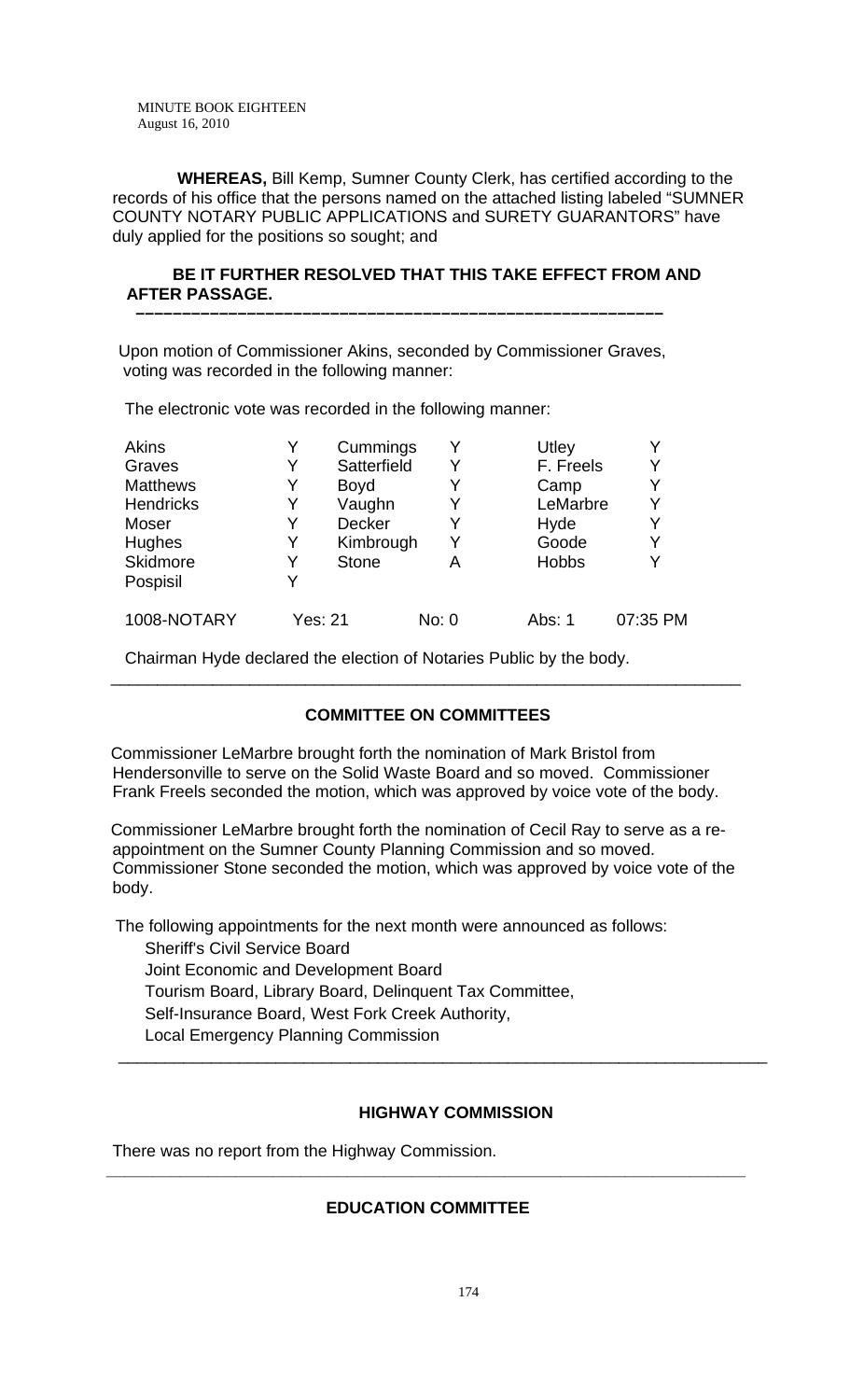Commissioner Decker yielded the floor to Commissioner Goode who announced that the non-profit organization Compass is sponsoring a luncheon that benefits schools and management of the Educate and Grow Scholarship program.

## **GENERAL OPERATIONS COMMITTEE**

**\_\_\_\_\_\_\_\_\_\_\_\_\_\_\_\_\_\_\_\_\_\_\_\_\_\_\_\_\_\_\_\_\_\_\_\_\_\_\_\_\_\_\_\_\_\_\_\_\_\_\_\_\_\_\_\_\_\_\_\_\_\_\_\_\_\_\_\_\_** 

There was no report from the General Operations Committee.

## **EMERGENCY SERVICES COMMITTEE**

**\_\_\_\_\_\_\_\_\_\_\_\_\_\_\_\_\_\_\_\_\_\_\_\_\_\_\_\_\_\_\_\_\_\_\_\_\_\_\_\_\_\_\_\_\_\_\_\_\_\_\_\_\_\_\_\_\_\_\_\_\_\_\_\_\_\_\_\_\_** 

**\_\_\_\_\_\_\_\_\_\_\_\_\_\_\_\_\_\_\_\_\_\_\_\_\_\_\_\_\_\_\_\_\_\_\_\_\_\_\_\_\_\_\_\_\_\_\_\_\_\_\_\_\_\_\_\_\_\_\_\_\_\_\_\_\_\_\_\_** 

There was no report from the Emergency Services Committee.

## **LEGISLATIVE COMMITTEE**

Commissioner Pospisil moved, seconded by Commissioner Goode, to approve the following resolution:

## **1008-02 A RESOLUTION CREATING AN AD HOC RAINY DAY FUND COMMITTEE TO IMPLEMENT RULES FOR THE INVESTMENT OF ANY FUNDS RECEIVED FROM THE SUMNER REGIONAL TRANSFER**

 **BE IT RESOLVED** by the Sumner County Board of County Commissioners meeting in regular session on this the  $16<sup>th</sup>$  day of August, 2010, that this body hereby creates a Legislative Ad Hoc Committee which shall meet, contingent upon the completion of the Sumner Regional Health Systems transfer and create rules for the investment and spending of any funds received less expenses; and

**BE IT FURTHER RESOLVED** that the committee shall be composed of Commissioners Merrol Hyde, Kirk Moser, David Kimbrough, Paul Goode and Jerry Stone and shall present their proposed fund rules to the Legislative Committee for consideration by this body; and

**BE IT FURTHER RESOLVED** that the committee is to consider and include the following rules in any recommendation presented;

- (a) Funds can only be spent when approved by a 2/3 vote of the commission; and
- (b) Any interest earned on investments shall be reinvested into the fund and not placed in the county general fund and interest shall be spent under the same terms as original sums placed in the funds.

Upon unanimous voice vote, Chairman Hyde declared passage of Resolution 1008-02.

Commissioner Pospisil moved, seconded by Commissioner Graves, to approve the following resolution:

 **\_\_\_\_\_\_\_\_\_\_\_\_\_\_\_\_\_\_\_\_\_\_\_\_\_\_\_\_\_\_\_\_\_\_\_\_\_\_\_\_\_\_\_\_\_\_\_\_\_\_\_\_\_\_\_\_\_\_\_\_\_\_\_\_\_\_\_\_\_** 

## **1008-03 A RESOLUTION CREATING A STANDING RULES AND PROCEDURES COMMITTEE**

**BE IT RESOLVED** by the Sumner County Board of County Commissioners meeting in regular session on this the 16th day of August, 2010, that this body does hereby create a standing committee to review the rules and procedures of this body; and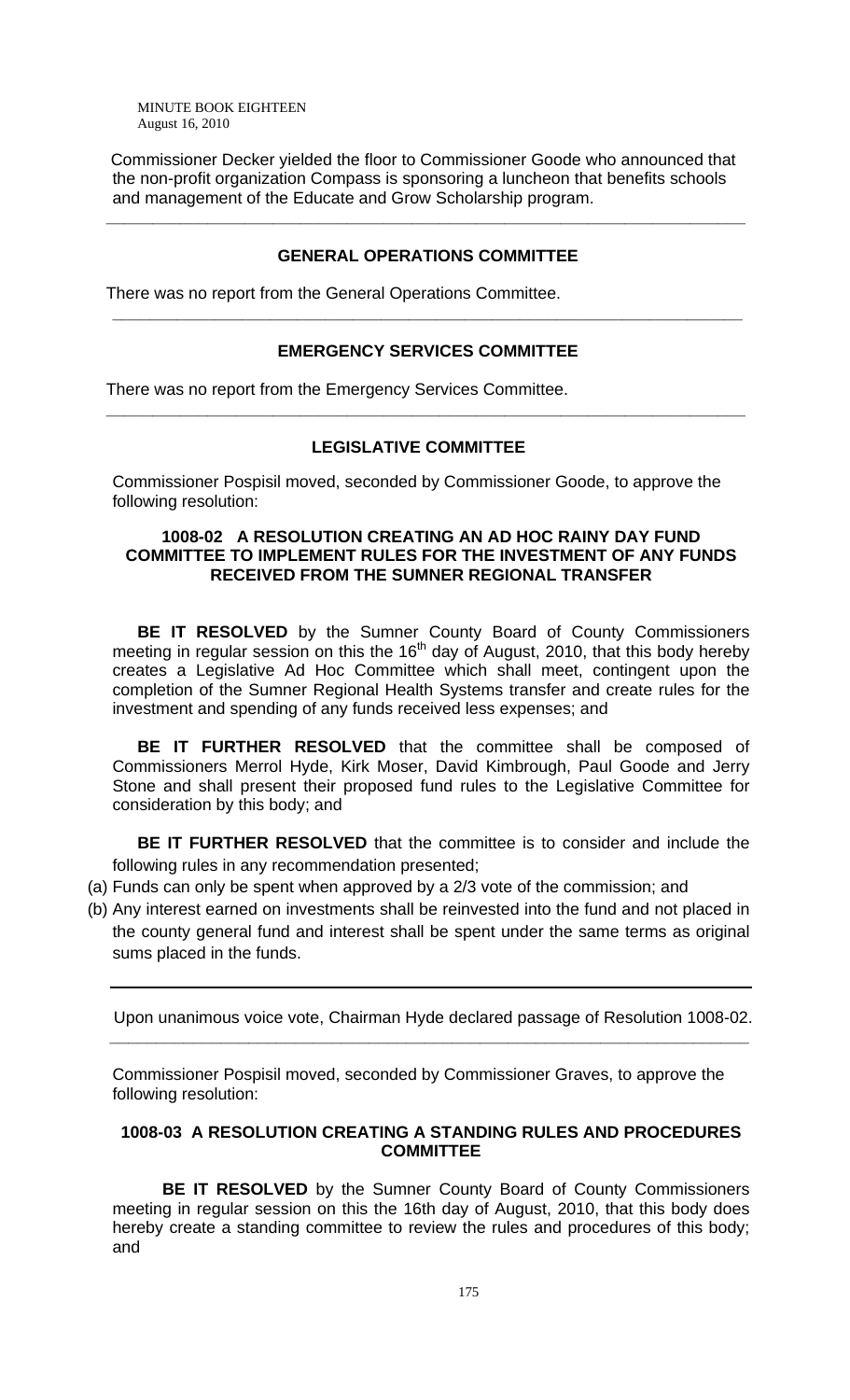**BE IT FURTHER RESOLVED** that this committee shall be chaired by the chairman of the County Commission and consist of five other members of this body; and

**BE IT FURTHER RESOLVED** that this committee shall begin to meet to review any necessary changes and amendments to the rules; and

**BE IT FURTHER RESOLVED** that this standing committee shall be added to the rules of this body and members appointed by the rules of this commission.

Chairman Hyde declared the resolution approved by voice vote of the body.

\_\_\_\_\_\_\_\_\_\_\_\_\_\_\_\_\_\_\_\_\_\_\_\_\_\_\_\_\_\_\_\_\_\_\_\_\_\_\_\_\_\_\_\_\_\_\_\_\_\_\_\_\_\_\_\_\_\_\_\_\_\_\_\_\_\_

## **BUDGET COMMITTEE**

 Commissioner Moser moved, seconded by Commissioner Frank Freels, to approve Resolution 1008-04. Commissioner Moser noted that the budget included an additional \$346,000.00 for County employees to receive \$500.00 in bonuses.

#### **1008-04 A RESOLUTION MAKING APPROPRIATIONS FOR THE VARIOUS FUNDS, DEPARTMENTS, INSTITUTIONS, OFFICES AND AGENCIES OF SUMNER COUNTY, TENNESSEE, FOR THE FISCAL YEAR BEGINNING JULY 1, 2010 AND ENDING JUNE 30, 2011**

 **BE IT RESOLVED** by the Board of County Commissioners of Sumner County, Tennessee, assembled in regular session on the  $16<sup>th</sup>$  day of August, 2010 that the amounts hereafter set out are hereby appropriated for the purpose of meeting the expenses of the various funds, departments, institutions, offices and agencies of Sumner County, Tennessee, for the capital outlay, and for meeting the payment of principal and interest on the County's debt maturing during the fiscal year beginning July 1, 2010 and ending June 30, 2011 According to the following schedule.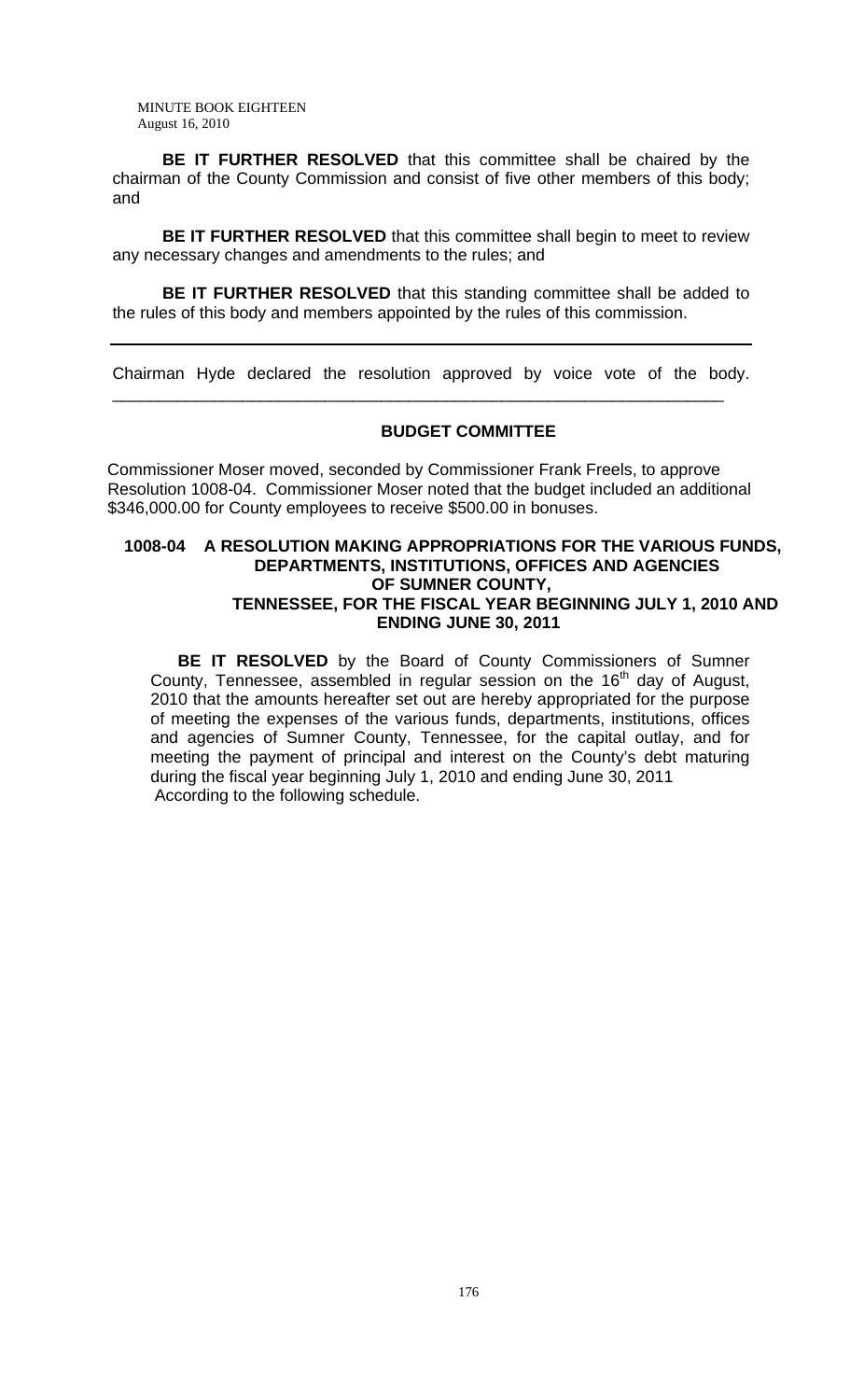# **General Fund**

| <b>General Government</b>             |                  |
|---------------------------------------|------------------|
| County Commission                     | $\$\$<br>293,377 |
| Board of Equalization                 | 3,500            |
| Other Boards and Committees           | 9,000            |
| County Executive                      | 260,761          |
| <b>County Attorney</b>                | 357,791          |
| Election Commission                   | 793,283          |
| Register of Deeds                     | 691,962          |
| Building (Construction & Development) | 904,069          |
| <b>County Buildings</b>               | 1,367,213        |
| Archives                              | 69,067           |
| Finance                               |                  |
| <b>Finance Department</b>             | 709,610          |
| <b>Property Assessor</b>              | 653,220          |
| Reappraisal Program                   | 578,068          |
| County Trustee                        | 513,574          |
| County Clerk                          | 1,390,311        |
| Data Processing                       | 135,482          |
| Other Finance                         | 183,886          |
| <b>Administration of Justice</b>      |                  |
| Circuit Court                         | 1,573,805        |
| General Sessions Judge I              | 290,752          |
| Drug Court                            | 202,798          |
| <b>Chancery Court</b>                 | 629,214          |
| Juvenile Court                        | 437,837          |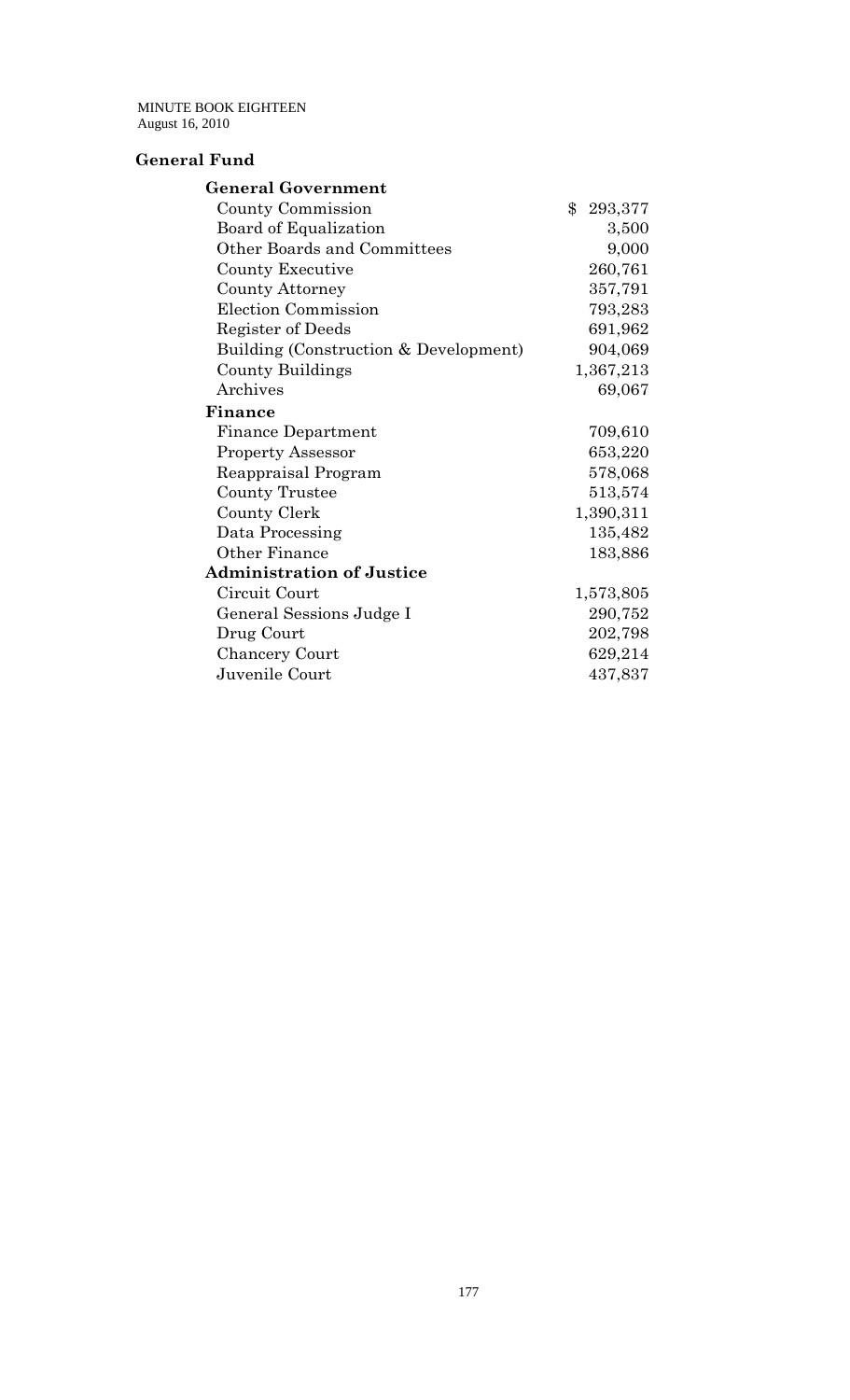# **General Fund (Continued)**

| <b>Administration of Justice (Cont.)</b> |                    |
|------------------------------------------|--------------------|
| District Attorney General                | \$<br>3,600        |
| <b>Judicial Commissioners</b>            | 226,785            |
| Other Administration of Justice          | 246,620            |
| Probation Services (CASP)                | 369,289            |
| <b>Public Safety</b>                     |                    |
| Sheriff's Office                         | 8,221,935          |
| Sexual Offender Registry                 | 9,100              |
| Jail                                     | 7,280,493          |
| Juvenile Services                        | 543,743            |
| Fire Prevention and Protection           | 2,000              |
| <b>Rural Fire Protections</b>            | 144,000            |
| <b>Emergency Management Agency</b>       | 381,348            |
| <b>Public Health &amp; Welfare</b>       |                    |
| Local Health Center                      | 1,345,927          |
| <b>Emergency Medical Services</b>        | 7,547,301          |
| Appropriation to State                   | 197,655            |
| <b>General Welfare Assistance</b>        | 1,000              |
| Child Welfare Assistance                 | 1,000              |
| Social, Cultural, and Recreational       |                    |
| Senior Citizens Assistance               | 280,500            |
| Libraries                                | 1,475,384          |
| <b>Agriculture and Natural Resources</b> |                    |
| <b>Agricultural Extension Service</b>    | 405,075            |
| Soil Conservation                        | 49,969             |
| <b>Other General Government</b>          |                    |
| Tourism                                  | 341,414            |
| Industrial Development                   | 15,000             |
| Veteran's Services                       | 55,768             |
| <b>Other County Expenses</b>             | 1,110,500          |
| Contributions to Other Agencies          | 100,000            |
| <b>Employee Benefits</b>                 | 203,000            |
| <b>ARRA OCJP Grant</b>                   | 50,000             |
| <b>ARRA All IN One Grant</b>             | 16,552             |
| <b>ARRA TDOT Greenway Grant</b>          | 46,483             |
| ARRA Dept. of Energy Grant               | 428,503            |
| Miscellaneous                            | 63,190             |
| <b>Total General Fund</b>                | \$<br>43, 211, 714 |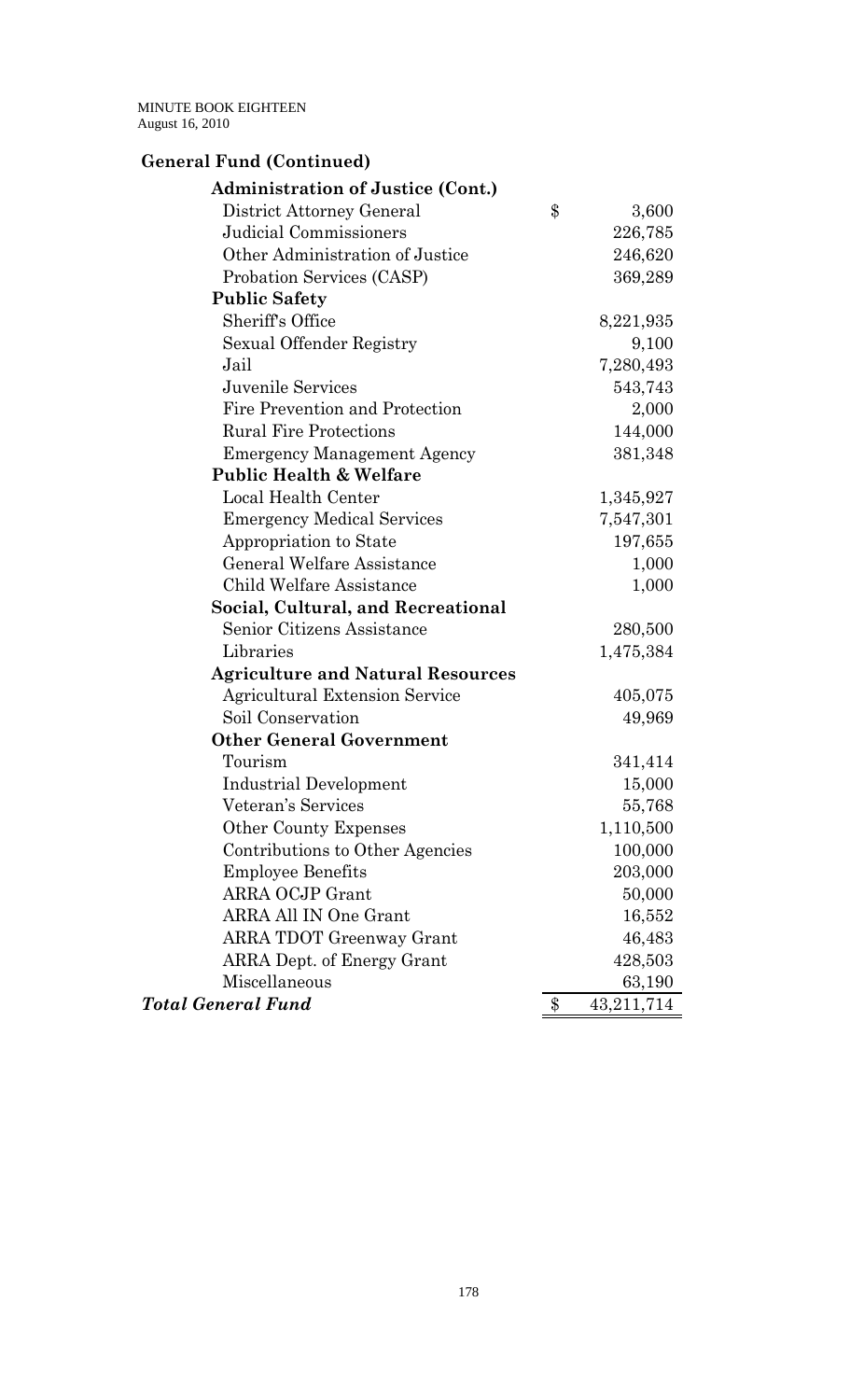| <b>Courthouse and Jail Maintenance</b>            |                    |            |
|---------------------------------------------------|--------------------|------------|
| General Government                                | $\frac{1}{2}$      | 559,000    |
| <b>Total Courthouse and Jail Maintenance Fund</b> | $\overline{\$\}$   | 559,000    |
| Drug Control Fund                                 |                    |            |
| Drug Enforcement                                  | \$                 | 98,000     |
| <b>Total Drug Control Fund</b>                    | $\$\$              | 98,000     |
| Highway/Public Works Fund                         |                    |            |
| Administration                                    | \$                 | 199,963    |
| Highway & Bridge Maintenance                      |                    | 3,856,145  |
| Operation & Maintenance of Equip.                 |                    | 878,382    |
| <b>Quarry Operations</b>                          |                    | 5,950      |
| <b>Litter Collections</b>                         |                    | 49,646     |
| Other Charges                                     |                    | 251,501    |
| <b>Employee Benefits</b>                          |                    | 760,892    |
| Capital Outlay                                    |                    | 452,000    |
| <b>Total Highway Fund</b>                         | $\boldsymbol{\$}$  | 6,454,479  |
| <b>General Debt Service Fund</b>                  |                    |            |
| Education - Principal                             | \$                 | 14,640,000 |
| General Government - Interest                     | $\boldsymbol{\$\}$ | 182,525    |
| Education - Interest                              |                    | 6,278,775  |
| General Government - Other                        |                    | 546,000    |
| Education - Other                                 |                    | 2,500      |
| <b>Total General Debt Service Fund</b>            | \$                 | 21,649,800 |

**BE IT FURTHER RESOLVED,** by Resolution Number 0206-04, the Sumner County Board of County Commissioners, pursuant to Section 13, subsection (e) (1) of Private Acts 2002, Chapter Number 113, that if the need shall arise, the Budget Committee may, with the approval of any official, head of any department or division which may be affected, may transfer any amount within any major appropriation category. Also, the approval of the County Board of Commissioners must be obtained as required by law for transfers between major appropriation categories within the same fund.

Aforesaid authorization shall clearly state the reasons for the transfer, but this provision shall in no case whatsoever be construed as authorizing transfers from one fund to another but shall apply solely to transfers within a certain fund.

**BE IT FURTHER RESOLVED,** that any appropriations made by this resolution, which cover the same purpose for which a specific appropriation is made by statute, are made in lieu of but not in addition to said statutory appropriation. The salary, wages, or remuneration of each officer, employee, or agent of the County shall not be in excess of the amounts authorized by existing law or as set forth in the estimate of expenditures which accompanies this resolution. Provided, however, that appropriations for such salaries, wages or other remuneration hereby authorized shall in no case be construed as permitting expenditures for an office, agency, institution, division or department of the County in excess of the appropriation made herein for such office, agency, institution, division or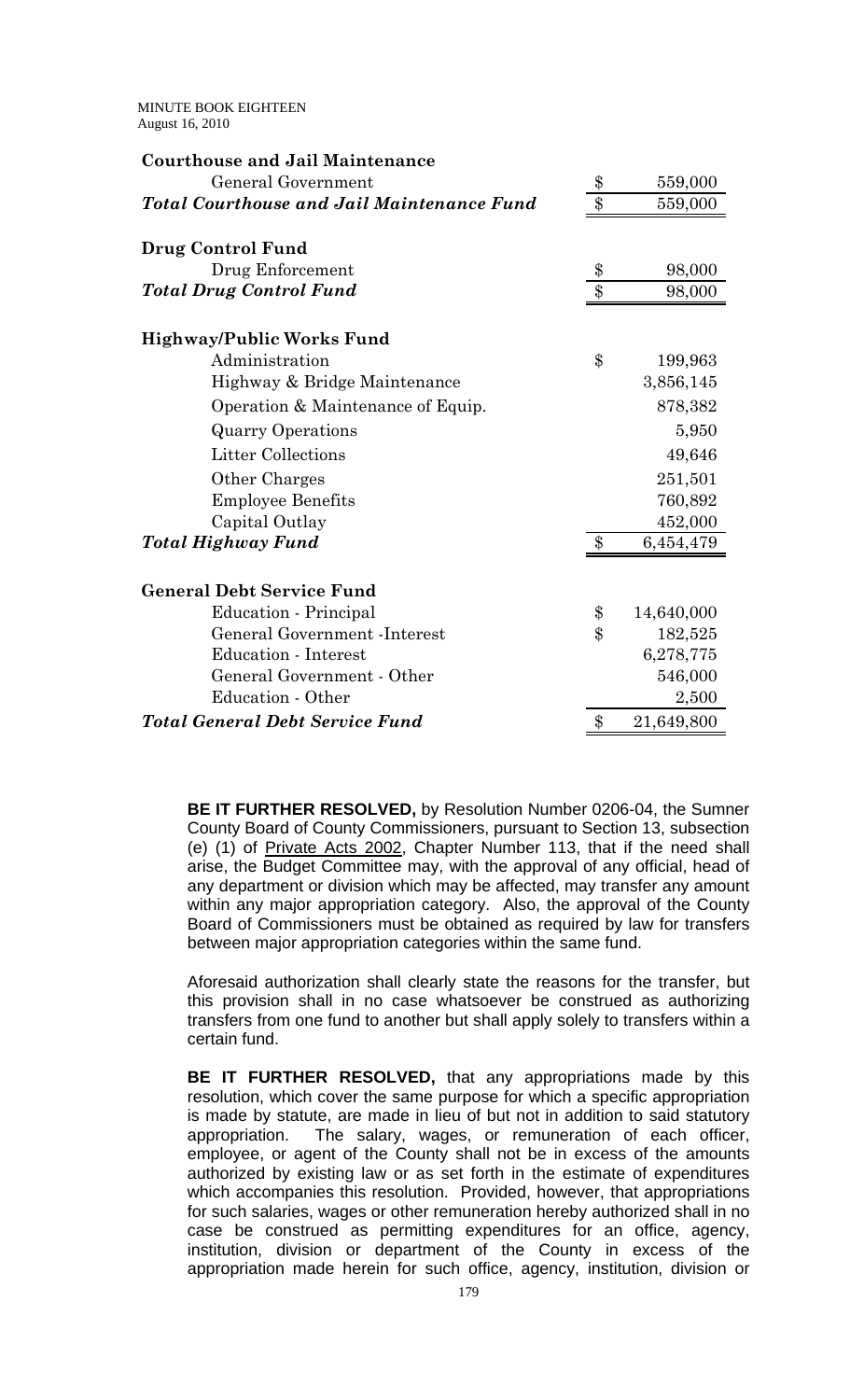department of the County. Such appropriation shall constitute the limit to the expenditures of any office, agency, institution, division or department for the fiscal year ending June 30, 2011. The aggregate expenditures for any item of appropriation shall in no instance be more than the amount herein appropriated for such item.

**BE IT FURTHER RESOLVED,** that the detailed "Sumner County Government Annual Budget for the Fiscal Year Ended June 30, 2011" is adopted by reference for line-item detail.

**BE IT FURTHER RESOLVED,** that any resolution which may hereafter be presented to the Board of County Commissioners providing for appropriations in addition to those made by this Budget Appropriation Resolution shall specifically provide sufficient revenue or other funds, actually to be provided during the fiscal year in which the expenditure is to be made, to meet such additional appropriations.

**BE IT FURTHER RESOLVED** that there is hereby appropriated for State approved projects such amount or amounts as may from time-to-time be approved by contract with the State of Tennessee Department of Transportation.

**BE IT FURTHER REOLVED**, that the County Executive and County Clerk are hereby authorized to borrow money on revenue anticipation notes, provided such notes are first approved by the Director of Local Finance, to pay for the expenses herein authorized until the taxes and other revenue for the fiscal year 2010-2011 have been collected. The proceeds of loans for each individual fund shall not exceed 60% of the appropriations of each individual fund and shall be used only to pay the expenses and other requirements of the fund for which the loan is made. The loan shall be paid out of revenue from the fund for which money is borrowed. The notes evidencing the loans authorized under this section shall be issued under the applicable sections of Title 9, Chapter 21, Tennessee Code Annotated. Said notes shall be signed by the County Executive and countersigned by the County Clerk and shall mature and be paid in full without renewal no later than June 30, 2011.

**BE IT FURTHER RESOLVED**, that the delinquent county property taxes for the year 2009 and prior years and the interest and penalty thereon collected during the year ending June 30, 2011 shall be apportioned to the various County funds according to the subdivision of the tax levy for the year 2009. The Clerk and Master and the Trustee are hereby authorized and directed to make such apportionment accordingly.

**BE IT FURTHER RESOLVED**, that all unencumbered balances of

appropriations remaining at the end of the fiscal year shall lapse and be of

no further effect at the end of the fiscal year at June 30, 2011.

**BE IT FURTHER RESOLVED**, that any resolution or part of a resolution which has been passed by the Board of County Commissioners that is in conflict with any provision in this resolution is hereby repealed.

**BE IT FURTHER RESOLVED**, that this resolution shall take effect from and after its passage and its provisions shall be in force from and after July 1, 2010. This resolution shall be spread upon the minutes of the Board of County Commissioners.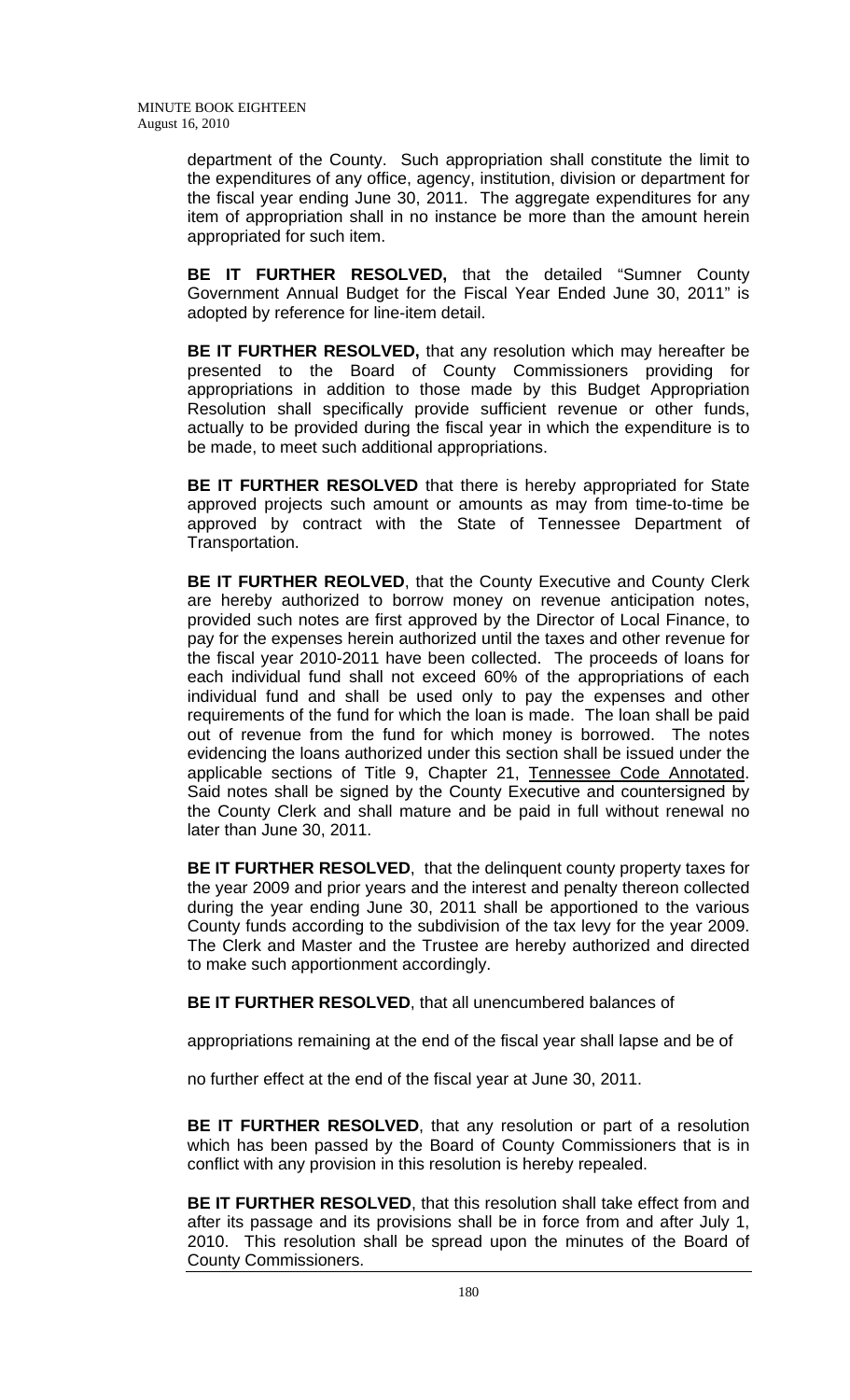Commissioner Akins moved, seconded by Commissioner Matthews, to suspend the rules and allow Maryanne Durski, School Finance Director, to speak. The motion carried. Mrs. Durski reported that the cost of the step increase for teachers is \$1.3 million averaging \$700 per teacher. Approximately 2,000 school employees will not get an increase.

Commissioner Matthews declared a direct conflict of interest and did not vote on the budget.

The electronic vote was recorded in the following manner:

| Akins            |   | Cummings       | N     | Utley        | N        |
|------------------|---|----------------|-------|--------------|----------|
| Graves           | Y | Satterfield    | Y     | F. Freels    | Y        |
| <b>Matthews</b>  | A | <b>Boyd</b>    | Y     | Camp         | Y        |
| <b>Hendricks</b> | N | Vaughn         | Y     | LeMarbre     | Y        |
| Moser            | Y | <b>Decker</b>  | Y     | Hyde         | N        |
| <b>Hughes</b>    | N | Kimbrough      | N     | Goode        | N        |
| <b>Skidmore</b>  | N | <b>Stone</b>   | N     | <b>Hobbs</b> | Y        |
| Pospisil         | Y |                |       |              |          |
| 1008-04          |   | <b>Yes: 12</b> | No: 9 | Abs: 1       | 07:53 PM |
|                  |   |                |       |              |          |

Chairman Hyde declared the motion to approve the 2010-04 General Purpose County Budget failed passage by the body.

Commissioner Stone moved, seconded by Commissioner Frank Freels, to set the tax rate the same \$2.02.08 and the allocation as follows: County General Fund, .4413; General Debt Service Fund, \$.3596; Highway Public Works, \$.0168; and General Purpose School Fund 1.2031.

The electronic vote was recorded in the following manner:

## APPROVE THE TAX RATE

| <b>Akins</b>     | N      | Cummings      | Y | Utley        | Ν        |
|------------------|--------|---------------|---|--------------|----------|
| Graves           | N      | Satterfield   | N | F. Freels    | Y        |
| <b>Matthews</b>  | Α      | <b>Boyd</b>   | N | Camp         | N        |
| <b>Hendricks</b> | N      | Vaughn        | Y | LeMarbre     | N        |
| Moser            | Y      | <b>Decker</b> | N | Hyde         | N        |
| Hughes           | N      | Kimbrough     | N | Goode        | N        |
| Skidmore         | N      | <b>Stone</b>  | Y | <b>Hobbs</b> |          |
| Pospisil         |        |               |   |              |          |
| <b>TAX</b>       | Yes: 7 | No: 14        |   | Abs: 1       | 07:55 PM |

Chairman Hyde declared the motion to set the property tax rate failed to be approved by the body.

Commissioner Stone moved, seconded by Commissioner Skidmore, to refer the 2010-11 budgets to the Budget Committee.

The electronic vote was recorded in the following manner:

REFER BUDGETS TO COMMITTEE

|  | <b>Akins</b> |  | <b>Jtley</b> |  | Graves |  |
|--|--------------|--|--------------|--|--------|--|
|--|--------------|--|--------------|--|--------|--|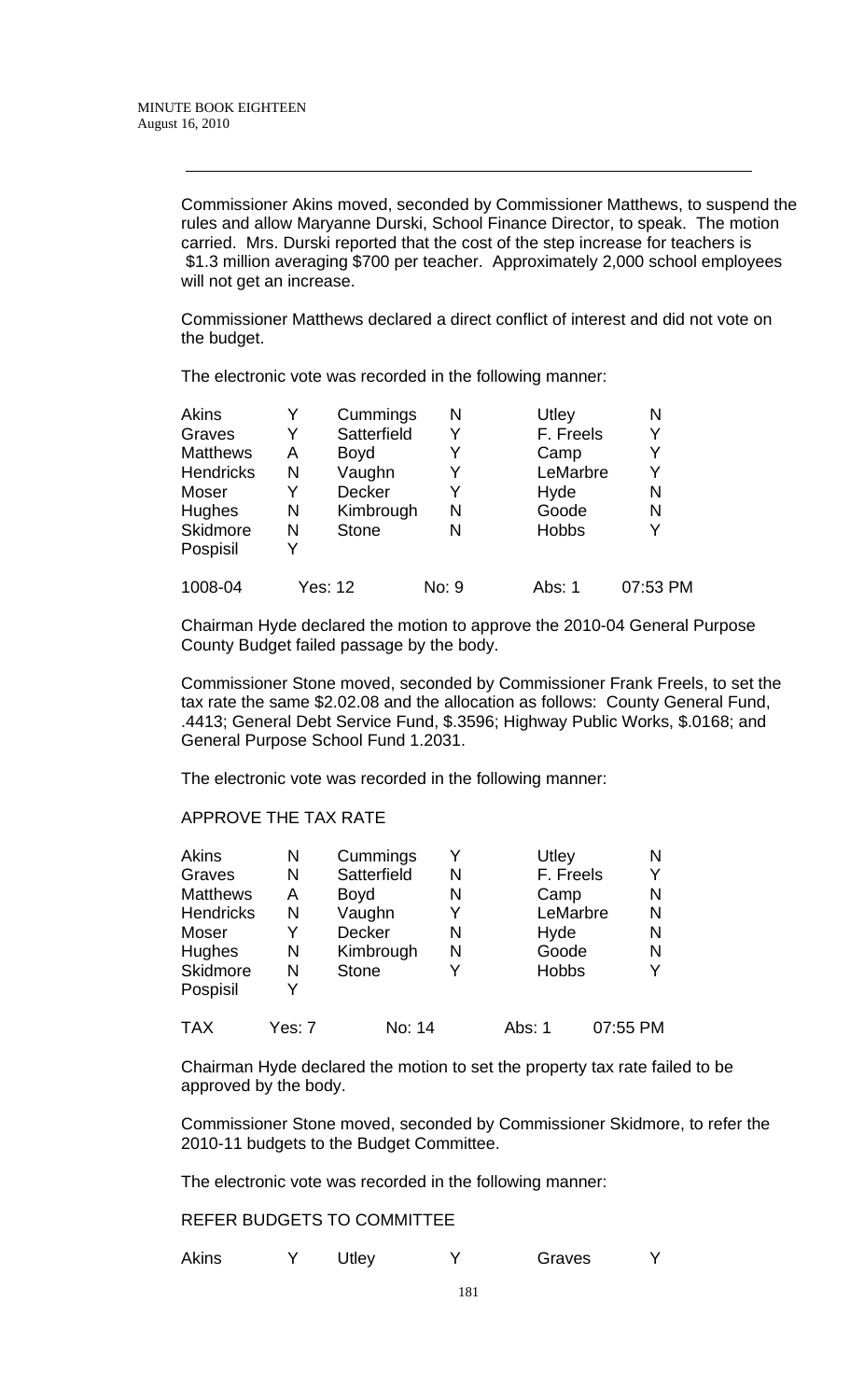| Satterfield  | N | <b>Matthews</b>  | Y     | <b>Boyd</b>  |          |
|--------------|---|------------------|-------|--------------|----------|
| Camp         | Y | <b>Hendricks</b> | Y     | Vaughn       | v        |
| LeMarbre     | v | Moser            | Y     | Decker       | v        |
| Hyde         | Y | <b>Hughes</b>    | Y     | Kimbrough    |          |
| Goode        | Y | Skidmore         | v     | <b>Stone</b> |          |
| <b>Hobbs</b> | N | Pospisil         | Y     |              |          |
| <b>RFFFR</b> |   | Yes: 18          | No: 2 | Abs: $0$     | 07:57 PM |

Chairman Hyde declared the motion to refer approved by the body.

 Commissioner Moser moved, seconded by Commissioner Frank Freels, to approve Resolution 1008-04.

\_\_\_\_\_\_\_\_\_\_\_\_\_\_\_\_\_\_\_\_\_\_\_\_\_\_\_\_\_\_\_\_\_\_\_\_\_\_\_\_\_\_\_\_\_\_\_\_\_\_\_\_\_\_\_\_\_\_\_\_\_\_\_\_\_

#### **1008-05A RESOLUTION MAKING APPROPRIATIONS TO NON-PROFIT CHARITABLE ORGANIZATIONS OF SUMNER COUNTY, TENNESSEE FOR THE FISCAL YEAR 2010-2011**

**WHEREAS,** Section 5-9-109, of the Tennessee Code Annotated, authorizes the County Legislative Body to make appropriations to non-profit charitable organizations; and

**WHEREAS,** the Sumner County Legislative Body recognizes that the various non-profit charitable organizations located in Sumner County are in need of funds to carry on their non-profit charitable work; and

**WHEREAS,** it is the expressed interest of the County Commission of Sumner County in providing these funds to non-profit charitable organizations to be fully in compliance with the Rules of the Comptroller of the Treasury, and Section 5-9-109 of the Tennessee Code Annotated and any and all other laws and prior resolutions of this body which may apply to county appropriations to non-profit organizations; and

**NOW, THEREFORE BE IT RESOLVED** by the Sumner County Board of County Commissioners meeting in a called session on this the  $16<sup>th</sup>$  day of August, 2010 that the following be appropriated: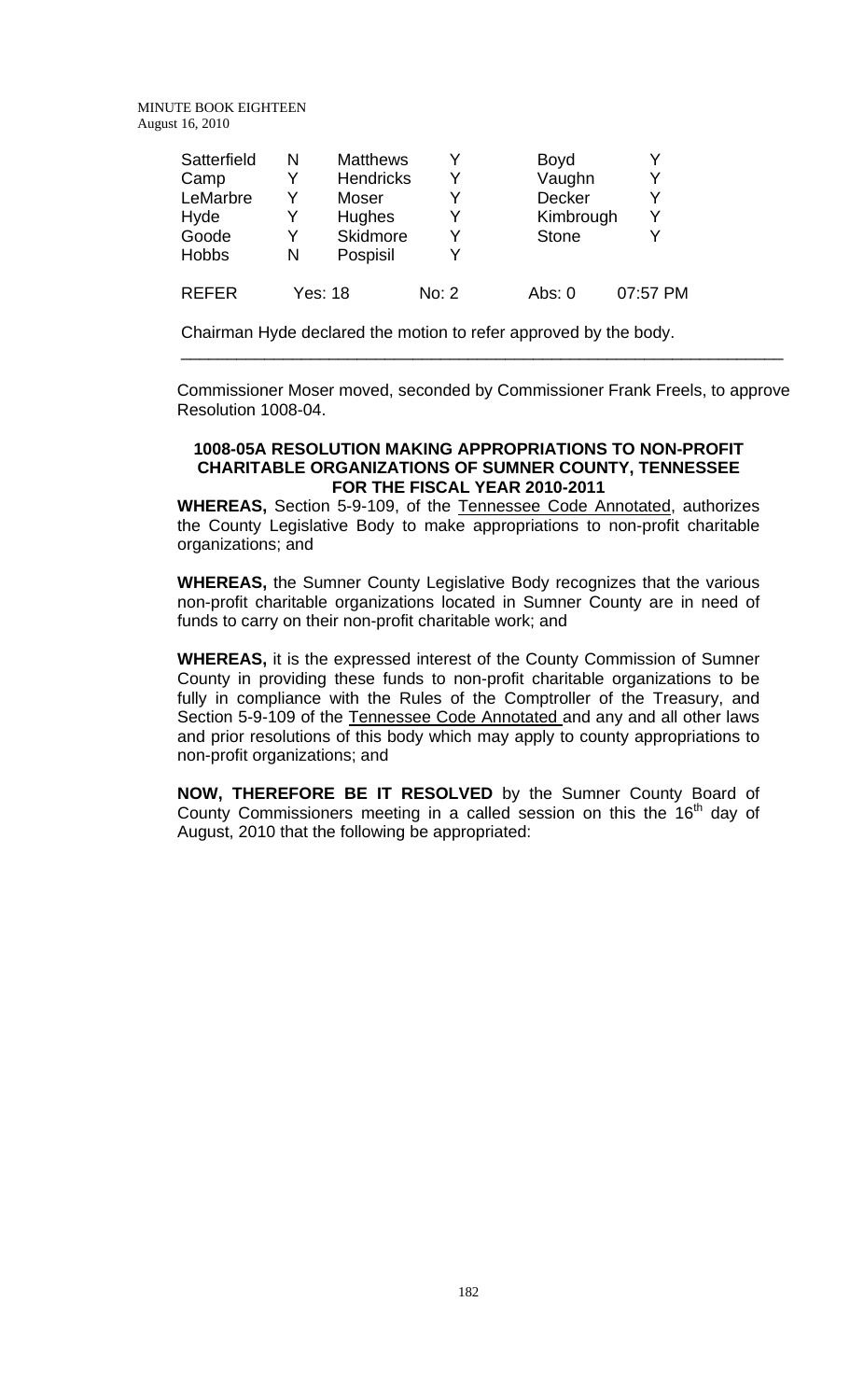| Senior Citizens-Gallatin                      | \$<br>12,000  |  |
|-----------------------------------------------|---------------|--|
| Senior Citizens-Hendersonville                | 11,000        |  |
| Senior Citizens-White House                   | 8,500         |  |
| Senior Citizens-Portland                      | 8,000         |  |
| Senior Citizens-Westmoreland                  | 1,000         |  |
| Tourism Board                                 | 341,414       |  |
| <b>Forward Sumner</b>                         | 15,000        |  |
| <b>State Forestry Division</b>                | 2,000         |  |
| Cottontown Fire Department                    | 12,000        |  |
| Gallatin Fire Department                      | 12,000        |  |
| <b>Highland Fire Department Station 1</b>     | 12,000        |  |
| <b>Highland Fire Department Station 2</b>     | 12,000        |  |
| Mitchellville Fire Department                 | 12,000        |  |
| Number One Fire Department                    | 12,000        |  |
| Oak Grove Fire Department                     | 12,000        |  |
| <b>Shackle Island Fire Department</b>         | 12,000        |  |
| Southeast (Castalian Springs) Fire Department | 12,000        |  |
| Southeast (Bethpage) Fire Department          | 12,000        |  |
| Westmoreland Civil Defense                    | 12,000        |  |
| White House Volunteer Fire Department         | 12,000        |  |
| <b>Total Non-Profit Appropriations</b>        | \$<br>542,914 |  |
|                                               |               |  |

 **BE IT FURTHER RESOLVED** that the appropriations are made subject to the following conditions:

- 1) That the non-profit charitable organizations to which funds are appropriated shall file, with the County Clerk and the disbursing official, a copy of an annual report of its business affairs and transactions and the proposed use of the County's funds in accordance with rules promulgated by the Comptroller of the Treasury. Such annual report shall be prepared and certified by the Chief Financial Officer of such non-profit organization in accordance with Section 5-9-109(c) of the Tennessee Code Annotated.
- 2) That said funds must only be used by the named non-profit charitable organization in furtherance of their non-profit charitable purposes benefiting the general welfare of the residents of the County.

This Resolution shall become effective upon passage, the public welfare requiring it.

Commissioner Hughes moved, seconded by Commissioner Akins, to refer the nonprofit resolution.

The electronic vote was recorded in the following manner:

## REFER NONPROFIT RESOLUTION

| <b>Akins</b>     | Y | Cummings     | Y                    | Utley        | N        |
|------------------|---|--------------|----------------------|--------------|----------|
| Graves           | Y | Satterfield  | N                    | F. Freels    | N        |
| <b>Matthews</b>  | N | <b>Boyd</b>  | Y                    | Camp         | Y        |
| <b>Hendricks</b> | Y | Vaughn       | Y                    | LeMarbre     | N        |
| Moser            | N | Decker       | Y                    | Hyde         | N        |
| Hughes           | Y | Kimbrough    | Y                    | Goode        | Y        |
| <b>Skidmore</b>  | Y | <b>Stone</b> | Y                    | <b>Hobbs</b> |          |
| Pospisil         | Y |              |                      |              |          |
| <b>REFER</b>     |   | Yes: 15      | No: 7                | Abs: 0       | 07:59 PM |
|                  |   |              | $\sim$ $\sim$ $\sim$ |              |          |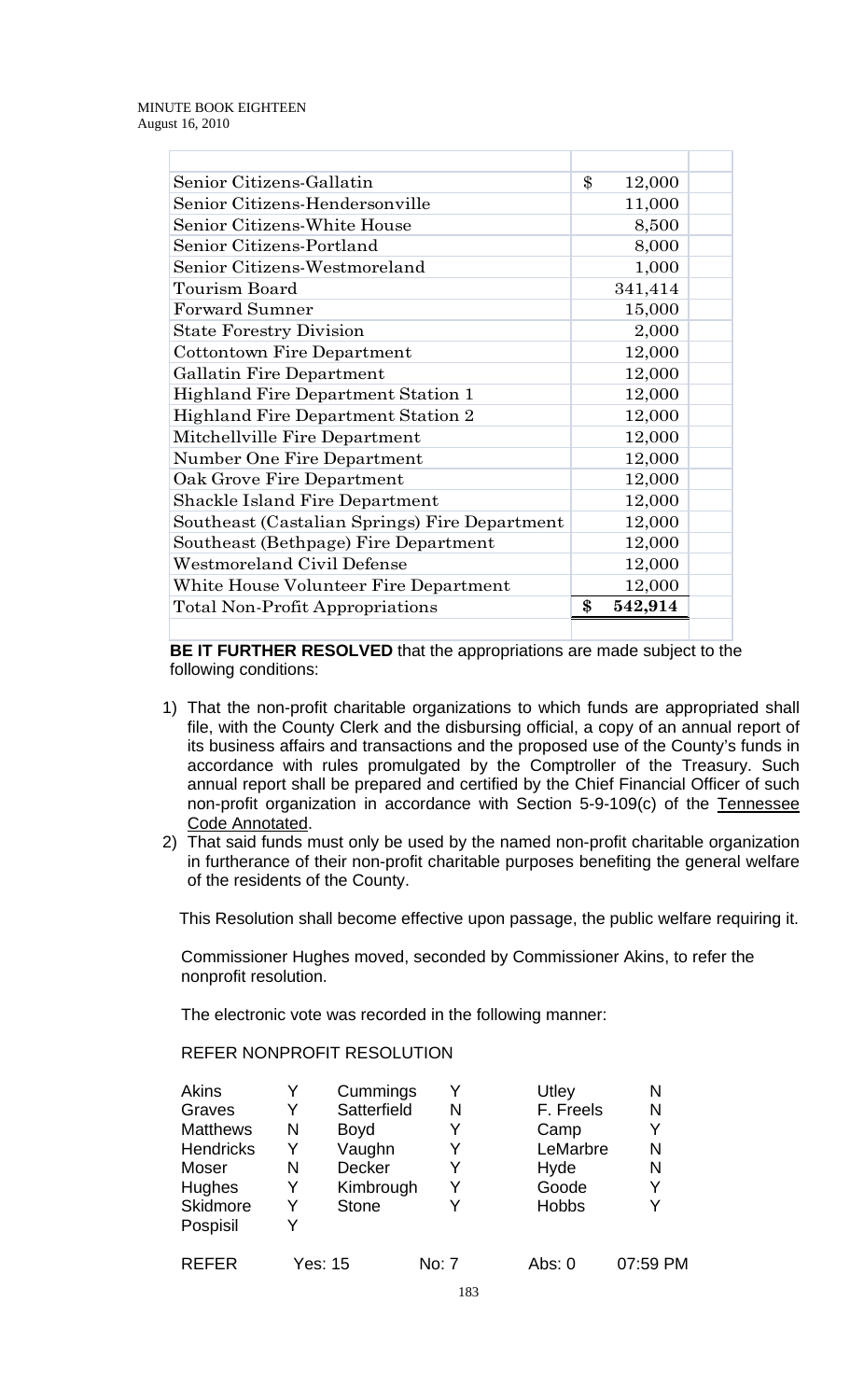Chairman Hyde declared the motion to refer approved by the body.

Commissioner Moser reported that there were no changes in the Voluntary Tax Act fund and requested the Chairman to delete this matter from the agenda going forward. Chairman Hyde stated that the matter would go to the Legislative Committee for disposition.

\_\_\_\_\_\_\_\_\_\_\_\_\_\_\_\_\_\_\_\_\_\_\_\_\_\_\_\_\_\_\_\_\_\_\_\_\_\_\_\_\_\_\_\_\_\_\_\_\_\_\_\_\_\_\_\_\_\_\_\_\_

# **CONSENT AGENDA**

\_\_\_\_\_\_\_\_\_\_\_\_\_\_\_\_\_\_\_\_\_\_\_\_\_\_\_\_\_\_\_\_\_\_\_\_\_\_\_\_\_\_\_\_\_\_\_\_\_\_\_\_\_\_\_\_\_\_\_\_

Commissioner Moser moved, seconded by Commissioner Hobbs, to approve the Consent Agenda items as presented.

#### **1008-06 A RESOLUTION CLARIFYING THE RULES OF THE SUMNER COUNTY EDUCATE AND GROW PROGRAM**

**BE IT RESOLVED** by the Sumner County Board of County Commissioners meeting in regular session on this the 16<sup>th</sup> day of August, 2010, that this body hereby clarifies the Rules of the Sumner County Educate and Grow Program as follows:

- (1) Any Sumner County resident who is an honorably discharged member of the United States Military and was a resident of Sumner County for at least one year when graduating from high school, who enrolls as a full time student at Volunteer State Community College within twelve months of being honorably discharged from the military, shall qualify for the Educate and Grow Program for up to four consecutive semesters (excluding summer semesters) as long as the veteran, who is enrolled as a fulltime student, remains in good standing with Volunteer State Community College and maintains a 2.0 GPA or better each semester; and
- (2) The Summer County Educate and Grow Program is only available as lastdollar funding and is only available for fall and spring semesters.

#### **1008-07 A RESOLUTION DECLARING VARIOUS ITEMS FROM THE HENDERSONVILLE LIBRARY AS SURPLUS AND SALVAGE AND AUTHORIZING DISPOSAL OR SALE OF SAME PURSUANT TO EXISITING POLICIES AND PROCEDURES**

\_\_\_\_\_\_\_\_\_\_\_\_\_\_\_\_\_\_\_\_\_\_\_\_\_\_\_\_\_\_\_\_\_\_\_\_\_\_\_\_\_\_\_\_\_\_\_\_\_\_\_\_\_\_\_\_\_\_\_\_

 **BE IT RESOLVED** by the Sumner County Board of County Commissioners meeting in regular session on this the 16<sup>th</sup> day of August, 2010 that this body does hereby declare the items from the Hendersonville Library as surplus and salvage as shown on the attachments; and

**BE IT FURTHER RESOLVED,** that the disposal or sale of the same is authorized pursuant to existing policies and procedures.

**\_\_\_\_\_\_\_\_\_\_\_\_\_\_\_\_\_\_\_\_\_\_\_\_\_\_\_\_\_\_\_\_\_\_\_\_\_\_\_\_\_\_\_\_\_\_\_\_\_\_\_\_\_\_\_\_\_\_\_\_**

## **1008-08 RESOLUTION DECLARING VARIOUS ITEMS FROM THE SHERIFF'S OFFICE AS SURPLUS AND AUTHORIZING DISPOSAL OR SALE OF SAME PURSUANT TO EXISITING POLICIES AND PROCEDURES**

 **BE IT RESOLVED** by the Sumner County Board of County Commissioners meeting in regular session on this the 16<sup>th</sup> day of August,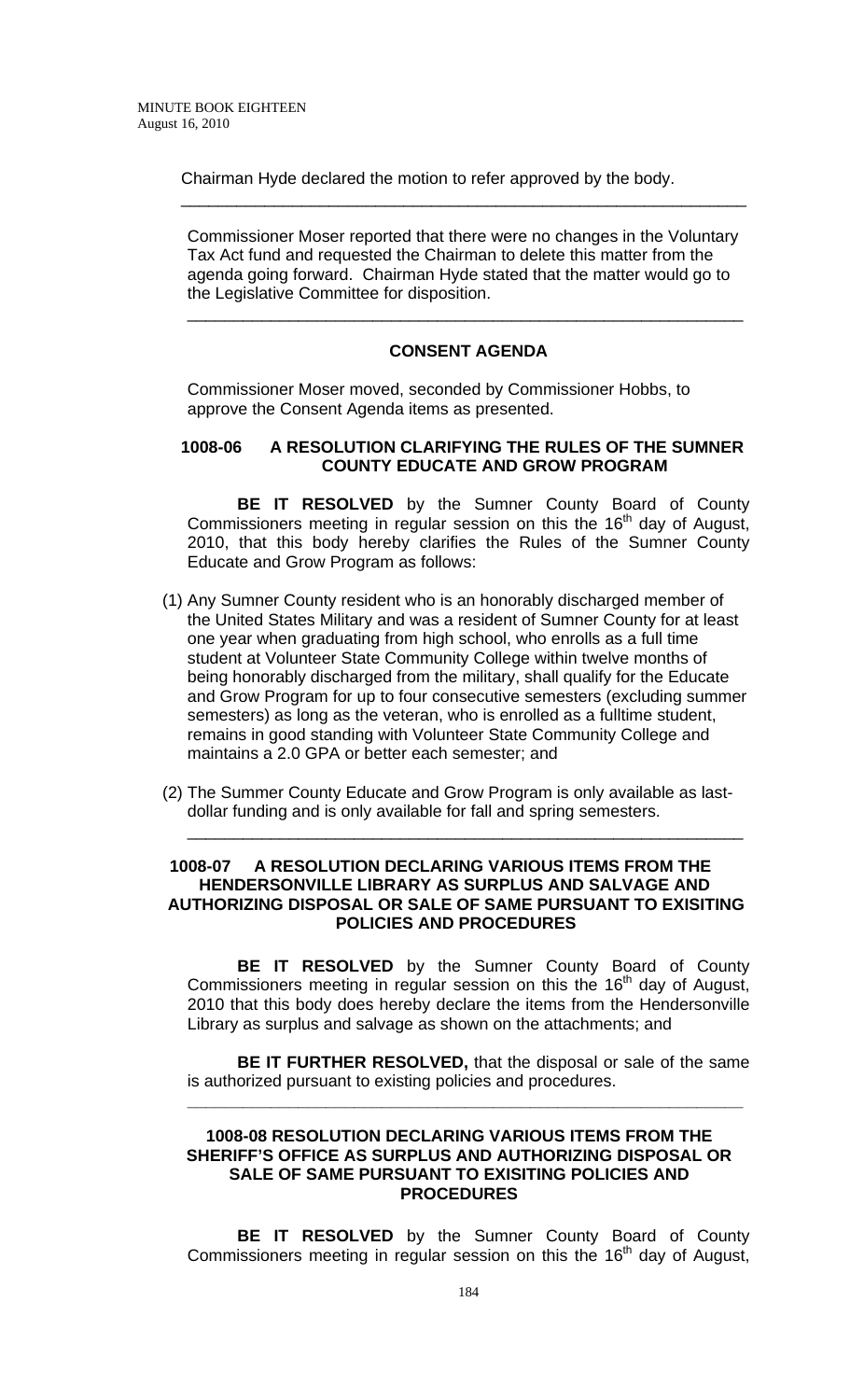> 2010 that this body does hereby declare the items as surplus as shown on the attachment; and

> **BE IT FURTHER RESOLVED,** that the disposal or sale of the same is authorized pursuant to existing policies and procedures.

**\_\_\_\_\_\_\_\_\_\_\_\_\_\_\_\_\_\_\_\_\_\_\_\_\_\_\_\_\_\_\_\_\_\_\_\_\_\_\_\_\_\_\_\_\_\_\_\_\_\_\_\_\_\_\_\_\_\_\_\_**

#### **1008-09 A RESOLUTION DECLARING VARIOUS ITEMS FROM THE COUNTY AS SURPLUS PROPERTY AND AUTHORIZING DISPOSAL OR SALE OF SAME PURSUANT TO EXISTING POLICIES AND PROCEDURES**

**BE IT RESOLVED** by the Sumner County Board of County Commissioners meeting in regular session on this the 16<sup>th</sup> day of August, 2010, that this body hereby declares various items from the county as surplus as shown on the attachments; and

**BE IT FURTHER RESOLVED** that the disposal or sale of the same is authorized pursuant to existing policies and procedures.

**\_\_\_\_\_\_\_\_\_\_\_\_\_\_\_\_\_\_\_\_\_\_\_\_\_\_\_\_\_\_\_\_\_\_\_\_\_\_\_\_\_\_\_\_\_\_\_\_\_\_\_\_\_\_\_\_\_\_\_\_**

#### **1008-10 A RESOLUTION RE-ADOPTING THE SOLID WASTE DISPOSAL AGREEMENT AND POST-CLOSURE MONITORING AGREEMENT OF THE SUMNER COUNTY RESOURCE AUTHORITY**

**BE IT RESOLVED** by the Sumner County Board of County Commissioners meeting in regular session on this the 16<sup>th</sup> day of August, 2010, that this body does hereby agree to the Solid Waste Disposal Agreement (attached herewith as Exhibit A) and the Post-Closure Monitoring Agreement (attached herewith as Exhibit B) from the Sumner County Resource Authority; and

**BE IT FURTHER RESOLVED,** that the County Executive and the Law Director are authorized to sign these agreements on behalf of the county.

\_\_\_\_\_\_\_\_\_\_\_\_\_\_\_\_\_\_\_\_\_\_\_\_\_\_\_\_\_\_\_\_\_\_\_\_\_\_\_\_\_\_\_\_\_\_\_\_\_\_\_\_\_\_\_\_\_\_\_\_

## **1008-11 A RESOLUTION ADOPTING THE STRATEGIC ECONOMIC DEVELOPMENT PLAN WITH ACCEPTANCE OF THE BI-ANNUAL REPORT**

 **WHEREAS,** the Three-Star Program was developed to meet the needs and challenges of the evolving economic environment in urban and rural communities and to partner with communities to create opportunities for sustained economic growth; and

**WHEREAS,** communities seeking certification as a Three-Star community must meet certain criteria, including the adoption of a five-year strategic economic development plan; and

**WHEREAS,** in achieving the mission of the Three-Star Program, the Department of Economic and Community Development commits to assist communities in developing and implementing a strategic economic plan;

**NOW, THEREFORE, BE IT RESOLVED** by the Sumner County Board of County Commissioners meeting in regular session on this the 16<sup>th</sup> day of August, 2010, that: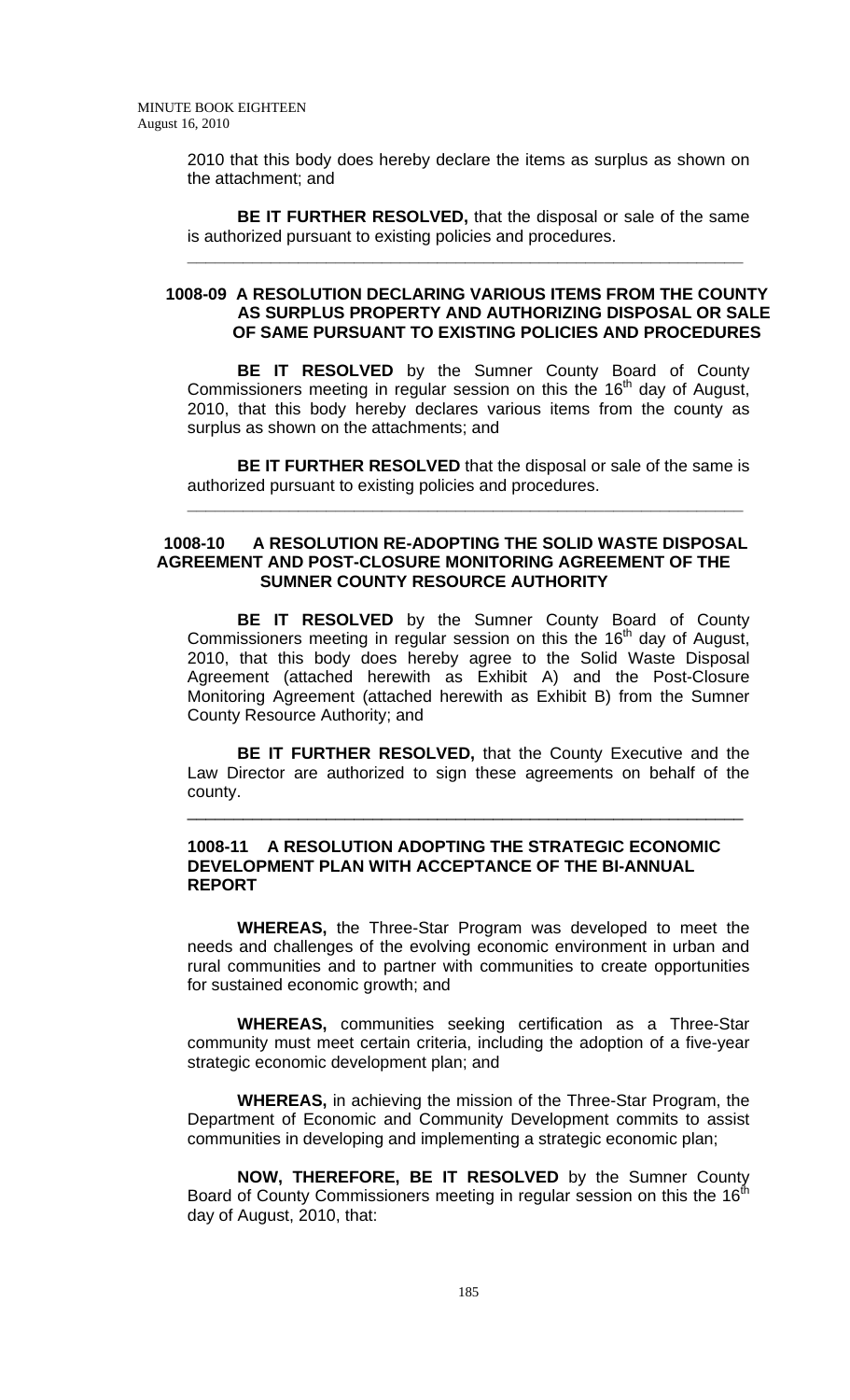**SECTION 1.** The legislative body of Sumner County declares that the county has adopted a five-year strategic economic development plan to be updated annually; and

**SECTION 2.** The strategic economic development plan includes the county's economic goals in promoting economic growth, a plan to accomplish those goals and a projected timeline in achieving those goals; and

**SECTION 3.** The strategic economic development plan addresses the county's goals pertaining to existing industry, manufacturing recruitment, workforce development, retail/service, tourism, agriculture, infrastructure assessment and educational assessment.

**BE IT FURTHER RESOLVED** that this body accepts the biannual Report attached herewith (in file).

**\_\_\_\_\_\_\_\_\_\_\_\_\_\_\_\_\_\_\_\_\_\_\_\_\_\_\_\_\_\_\_\_\_\_\_\_\_\_\_\_\_\_\_\_\_\_\_\_\_\_\_\_\_\_\_\_\_\_\_\_**

## **1008-12 A RESOLUTION ACCEPTING CABRIOLET COURT AND RIO AVENUE IN DESHEA ESTATES SUBDIVISION AS CLASS 1 COUNTY ROADS**

**BE IT RESOLVED** by the Sumner County Board of County Commissioners meeting in regular session on this the  $16<sup>th</sup>$  day of August, 2010, that this body hereby accepts Cabriolet Court as a Class 1 County Road, being .15 miles in length beginning at Rio Avenue ending at dead end at cul-de-sac and having a fifty feet (50') right-of-way and a twenty-two foot (22') road bed width and accepts Rio Avenue as a Class 1 County Road, being .10 miles in length beginning at Pruitt Lane ending at Cabriolet Court, having fifty feet (50') right-of-way and a twenty-two (22') road bed width.

**BE IT FURTHER RESOLVED** that said roads be added to the official Road List.

\_\_\_\_\_\_\_\_\_\_\_\_\_\_\_\_\_\_\_\_\_\_\_\_\_\_\_\_\_\_\_\_\_\_\_\_\_\_\_\_\_\_\_\_\_\_\_\_\_\_\_\_\_\_\_\_\_\_\_\_

## **PROPERTY TAX REFUNDS**

The following property tax refunds were included on the Consent Agenda:

 Bailey Special Risk, \$457.89; and Sun Tan City, AKA STC Operation of Nashville, \$49.04.

 Chairman Hyde declared the Consent Agenda approved by the body on the first and final reading.

## **SUSPENSION OF THE RULES**

**\_\_\_\_\_\_\_\_\_\_\_\_\_\_\_\_\_\_\_\_\_\_\_\_\_\_\_\_\_\_\_\_\_\_\_\_\_\_\_\_\_\_\_\_\_\_\_\_\_\_\_\_\_\_\_\_\_\_\_\_\_\_\_\_\_\_** 

Commissioner Goode moved a suspension of the rules, and was duly seconded, for the purpose of naming the new animal control facility in honor of Sheriff Bob Barker and his wife, Connie.

The electronic vote was recorded in the following manner:

SUSPEND THE RULES TO ADD AN ITEM TO THE AGENDA

| Akins            | Cummings    |     | Utley     |  |
|------------------|-------------|-----|-----------|--|
| Graves           | Satterfield |     | F. Freels |  |
| <b>Matthews</b>  | Boyd        | v   | Camp      |  |
| <b>Hendricks</b> | Vaughn      | v   | LeMarbre  |  |
|                  |             | 186 |           |  |